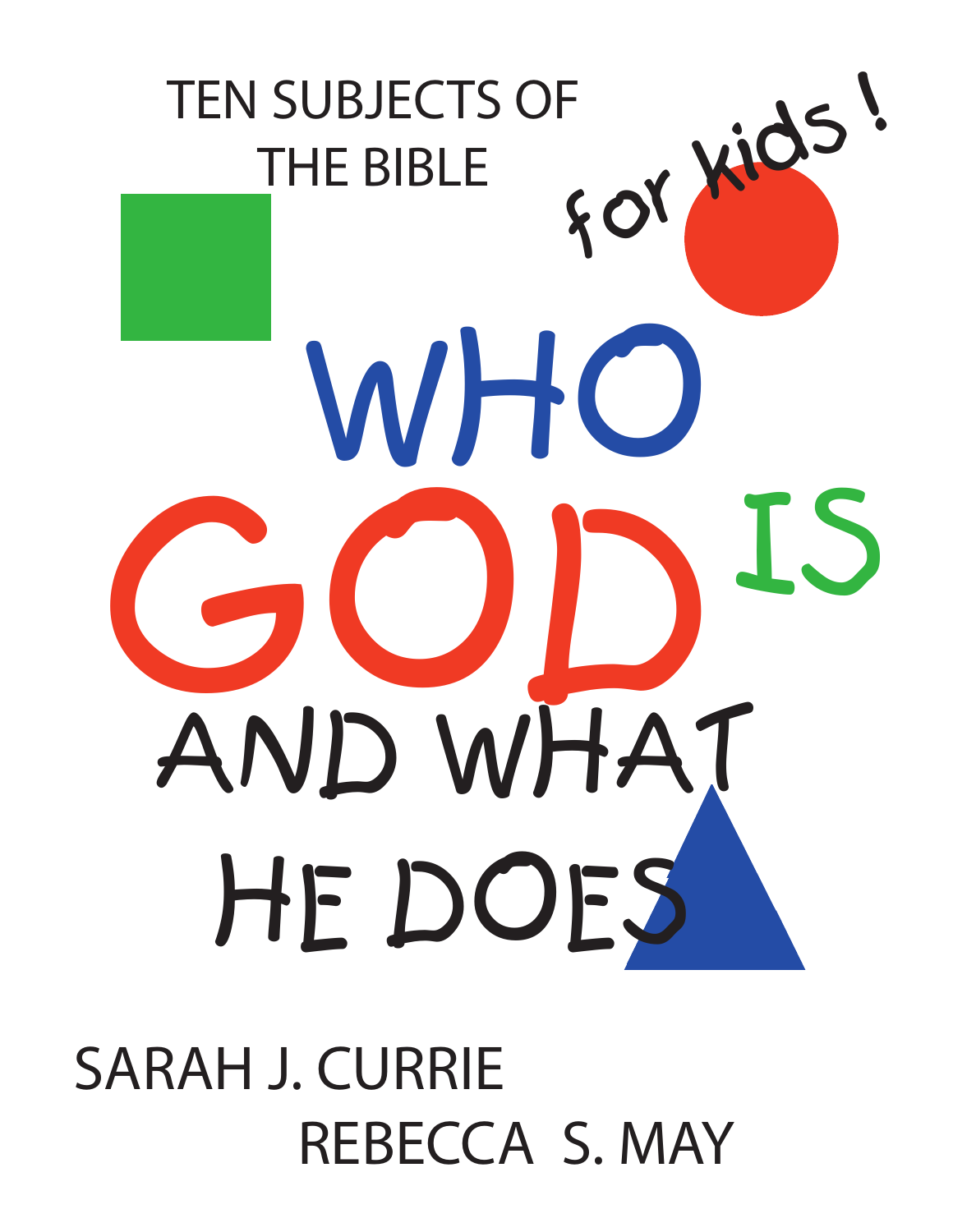### Attention! Parents, Grandparents, and Teachers

**This material was adapted from the** *Relational Concepts'* **adult study book titled, "***The 10 Basic Bible Doctrines: Who God Is and What He Does"*  **by Dr. David A. DeWitt.** 

> **Because this material is intended to be taught to kids, it would be helpful for you to go through the adult study book prior to teaching**  *"Who God Is and What He Does: 10 Subjects of the Bible for Kids."*

**The learning level of this study book has been tested and found to be appropriate for kids as young as four or five on up.** 

**We hope this material is helpful to you as a teacher and discipler of children and, more importantly, that it builds into their lives a knowledge of God and a desire to love and serve Him.**

> Sarah J. Currie Rebecca S. May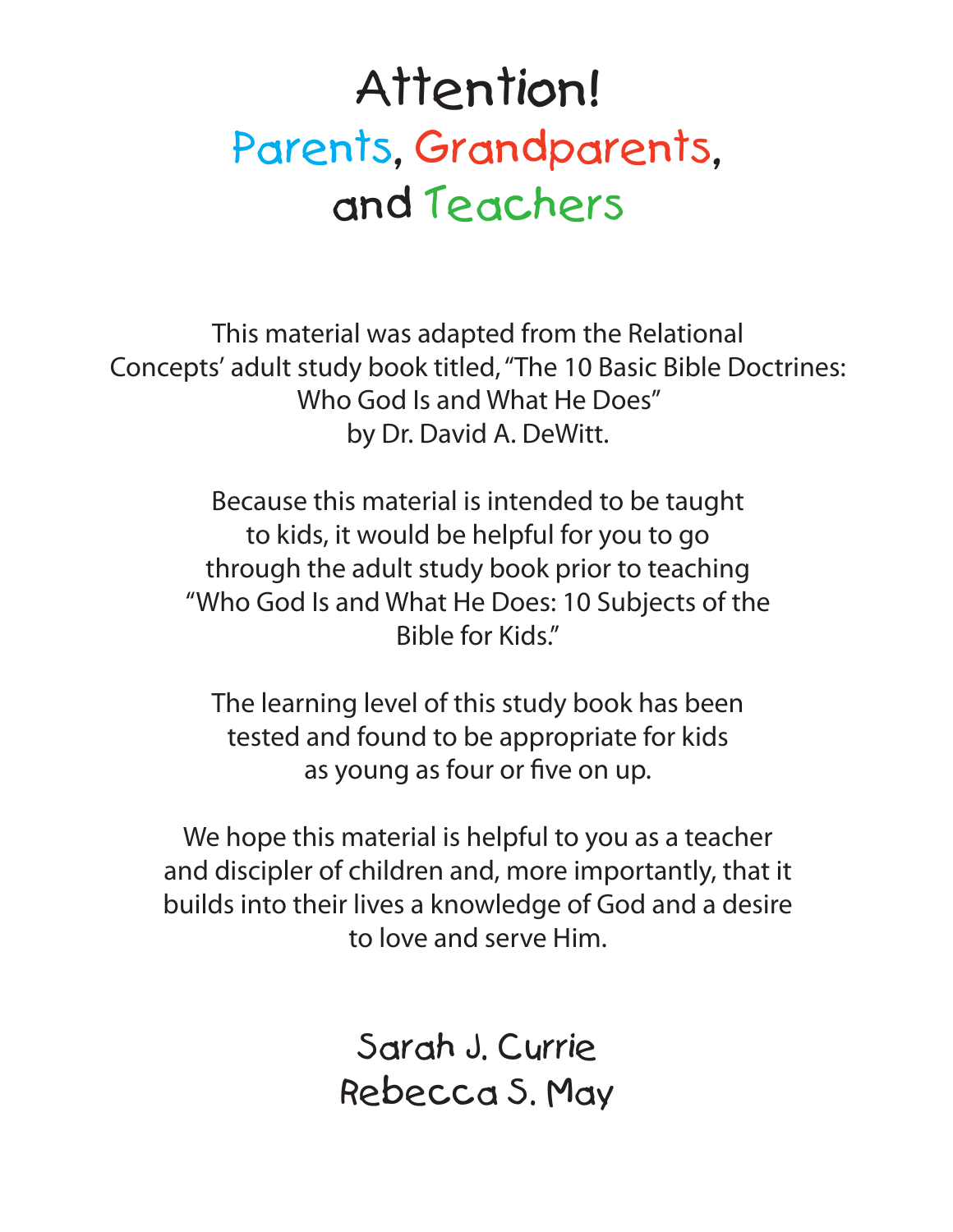### Who is God and What does He do?

| Who is God?          | Father, Son, and Holy Spirit                                                                                                                                                                                   |
|----------------------|----------------------------------------------------------------------------------------------------------------------------------------------------------------------------------------------------------------|
| What does<br>God do? | He Saves People<br>He is building His Church<br>He tells you about Himself in the Bible<br>He helps His people with Sanctification<br>He has a relationship with People<br>He uses Angels<br>He deals with Sin |

### These are 10 subjects of the Bible

In the top red circle put the word **Father**. God the Father is the Father of both angels and people. In the left blue triangle put the word **People**. In the right blue triangle put the word **Angels**. God can never sin but people and angels do sin. In the center top blue triangle write the word **Sin**. In the bottom left red circle write the word **Son**. God the Son saves people and builds His church. In the left green square under the Son write the word **Salvation**. In the right green square under the Son write the word **Church**. Write the words **Holy Spirit** in the bottom right red circle. God the Holy Spirit helped men to write the Bible. In the left green square under the Holy Spirit write the word **Bible**. The Holy Spirit also helps people grow spiritually. In the right green square under the Holy Sprit write the word **Sanctification**.

God the Father, God the Son, and God the Holy Spirit all work together on these 10 subjects of the Bible. The Father and the Holy Spirit work with the Son to help people get to heaven.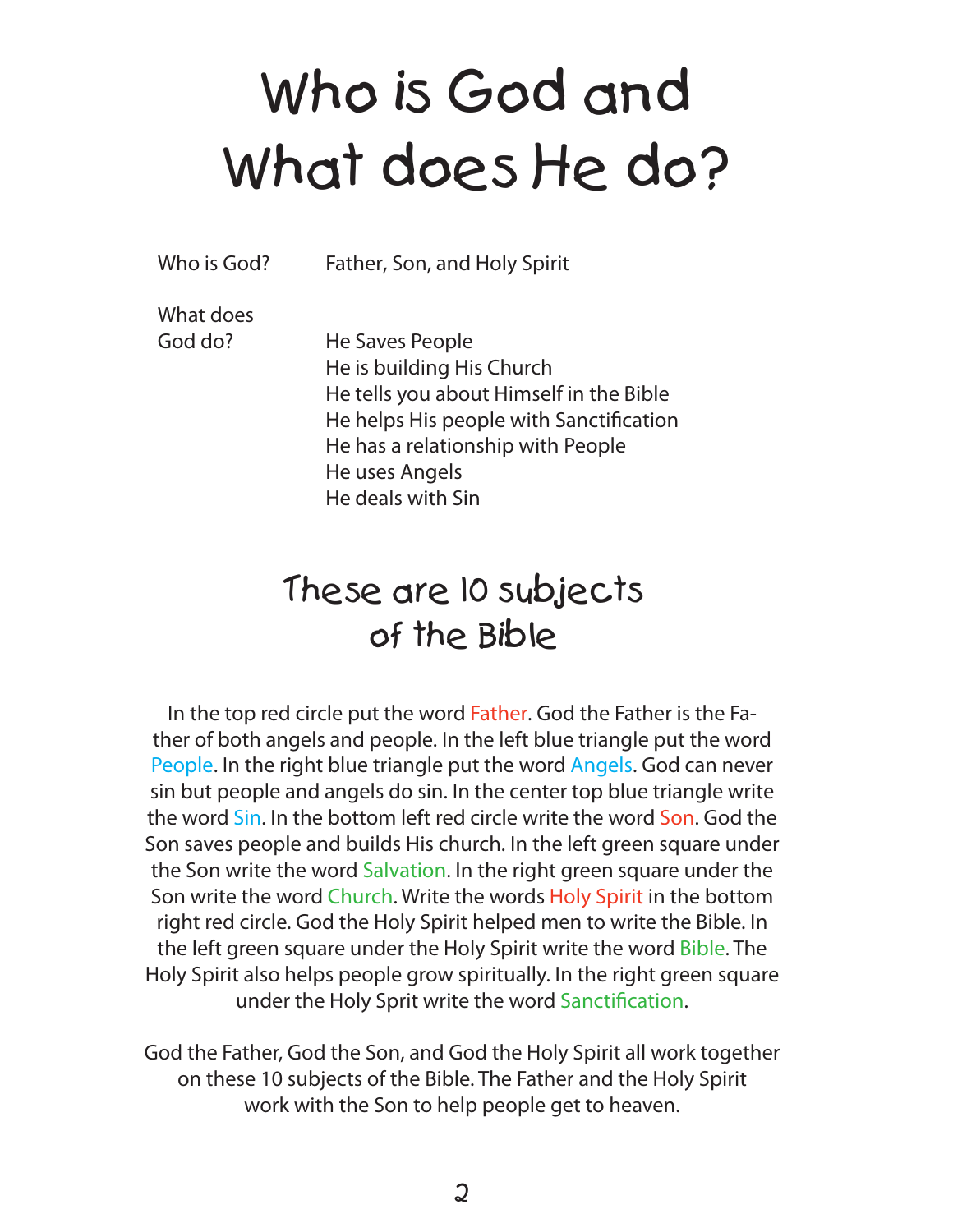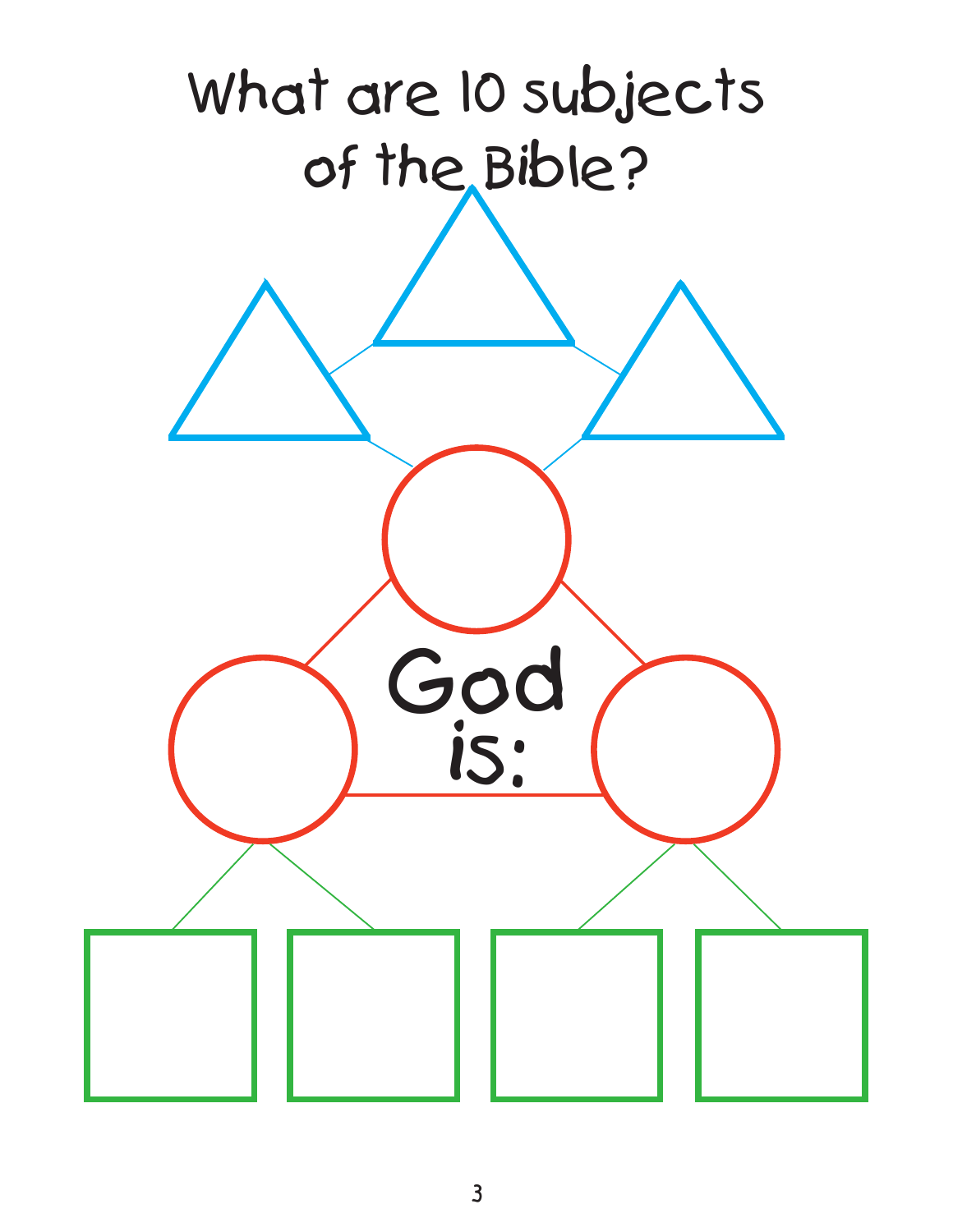### What is God Like?

**The Bible tells you what God is like. Since God never changes, once you learn about Him, you will know what He is always like. Here are 12 important things you need to know.**

**I. All-Over** – God is everywhere. He is here with you and He is also in heaven (*Psalm 139:7-10*).

2. All-Powerful – When God makes thunder and lightning you can see how powerful He is. God is so strong that He can do anything, but He doesn't do silly things like make square circles or a stick with only one end (*Isaiah 40:26-31*).

3. All-Knowing – God knows everything. He knows what has already happened. He knows all that is happening now. He knows everything that will happen tomorrow. He even knows what you are thinking (*Psalm 139:1-6*).

 $4.$  Just – God always treats people the right way–no matter what! That doesn't mean that He treats everyone the same (*Romans 2:11*).

5. Eternal – God has always existed and He will always exist. He has no beginning, He doesn't get old, and He has no end (*Psalm 90:2*).

6. Supreme Ruler – God is in control of everything, even Satan (*1 Chronicles 29:11*).

7. One/Three - God the Father, God the Son, and God the Holy Spirit are three separate persons but one God (*Deuteronomy 6:4 and Matthew 28:19*).

8. Infinite – God can do anything He wants. Nothing can stop God or contain Him (*1 Kings 8:27*).

9. Truth – God can never lie. He can only tell the truth (*John 14:6*).

10. Holy – God is separate from everything that is bad or evil. He has no sin (Isaiah 6:3).

**II. Unchanging** – God will never change. But what He says can change because people change. What works at one time may not be good for another time (*James 1:17*).

12. Love – God always does what is best for you (*1 John 4:7-8*).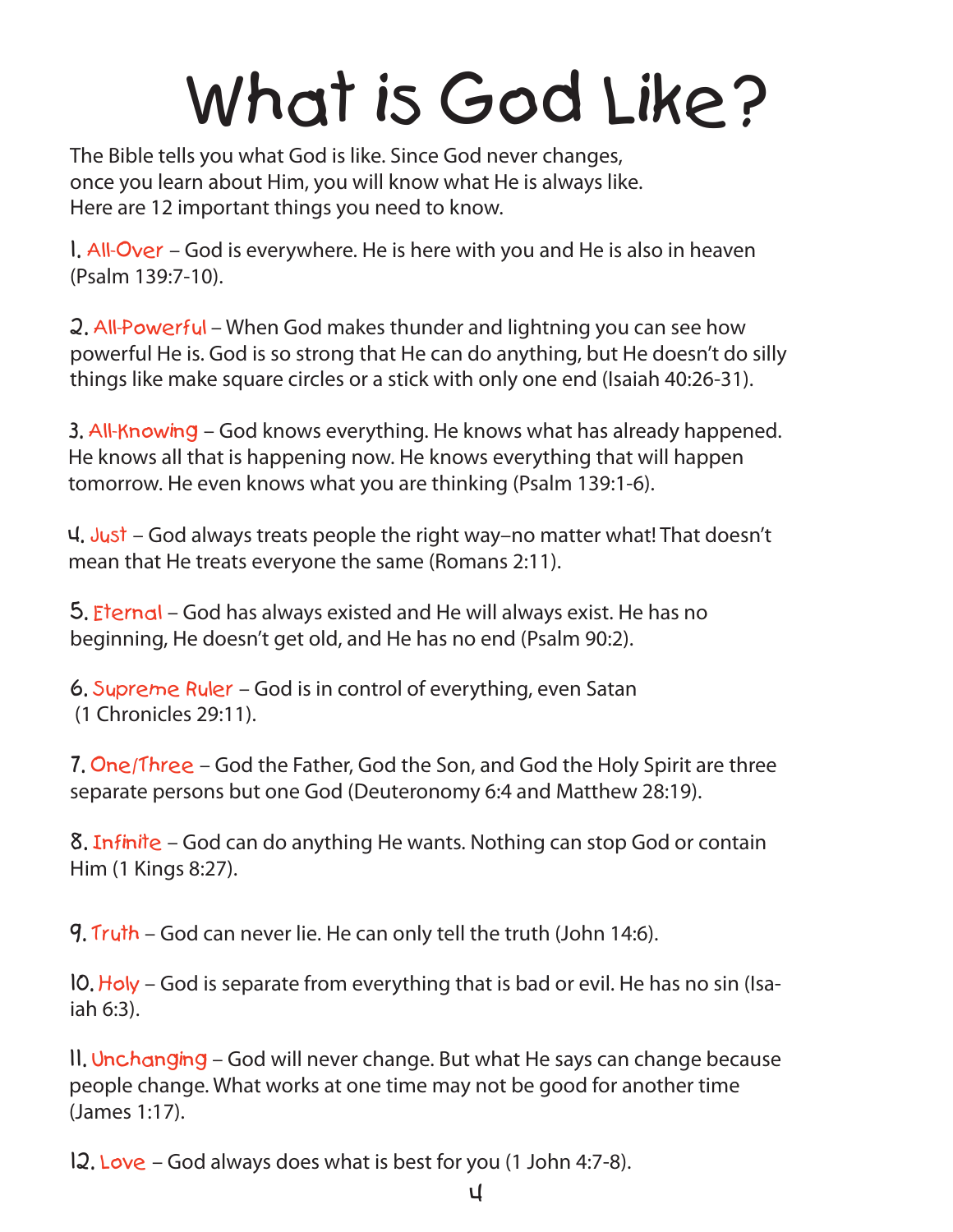### What is God Like?

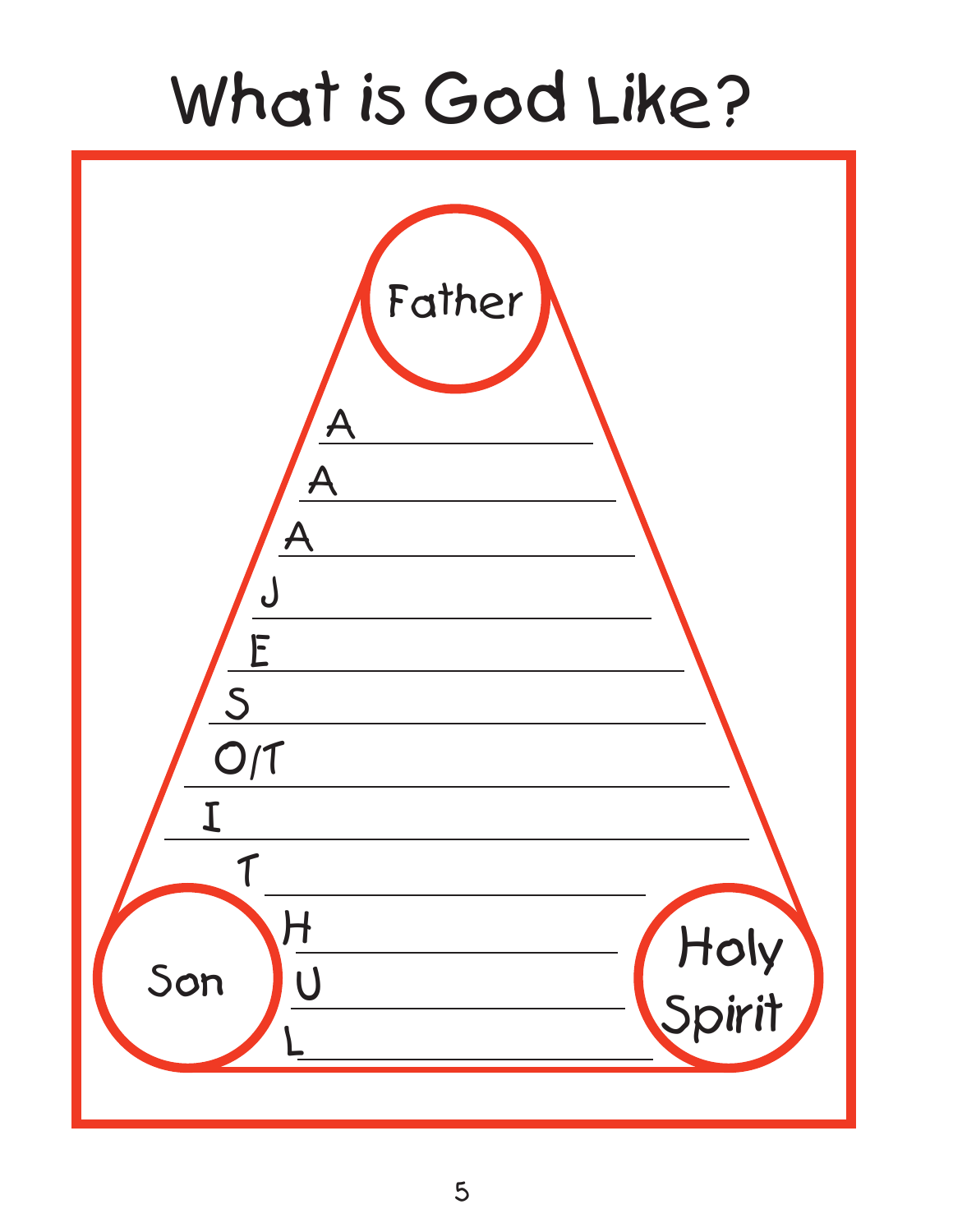# What is God the Father Like?

**The Father, the Son, and the Holy Spirit are three different Persons but one God. They all work together, but they do different jobs. It's something like a dad, a mom and you in a family. They are all different people but they are all still people. You are going to learn four of the jobs that the Father does. God the Father plans things. He also provides things for you. He protects you and disciplines you.**

#### **God the Father is the** PLANNER

- 1. He planned all of **Creation** *(Job 38-1-11)*.
- 2. He planned **who would go to heaven** *(Ephesians 1:3-11)*.

God the Father planned every single thing that has already happened, that is happening now, and everything that will happen *(Romans 8:28-29)*. God decides who will love Him and who won't. But you still have to decide to love Him. Just because God planned it, doesn't mean you can't get in trouble when you do something wrong.

**REMEMBER!** Planning is God the Father's job. Having faith in Him and in Jesus as your Savior is your job. If you try to put God's job together with your job you might get confused.

### **God the Father is the** PROVIDER

- 1. He gives you **everything you need** to live *(Matthew 6:25-34)*.
- 2. He gives you **strength to be good** and to do good things *(Psalm 1:1-3)*.
- 3. He gives you people and things to **help you in hard times** *(Genesis 22:1-14)*.

### **God the Father is a** PROTECTOR

- 1. He protects **you** by deciding when and where you will live *(Acts 17:24-28)*.
- 2. He protects **everyone who needs Him and believes in Him** *(Psalm 23)*.

#### **God the Father is the** DISCIPLINARIAN

*Hebrews 12:7-13* says that **God disciplines you**. He does this so that you'll keep going in the right direction. So, he helps you to do things that are good for you and He helps you *not* do things that will hurt you.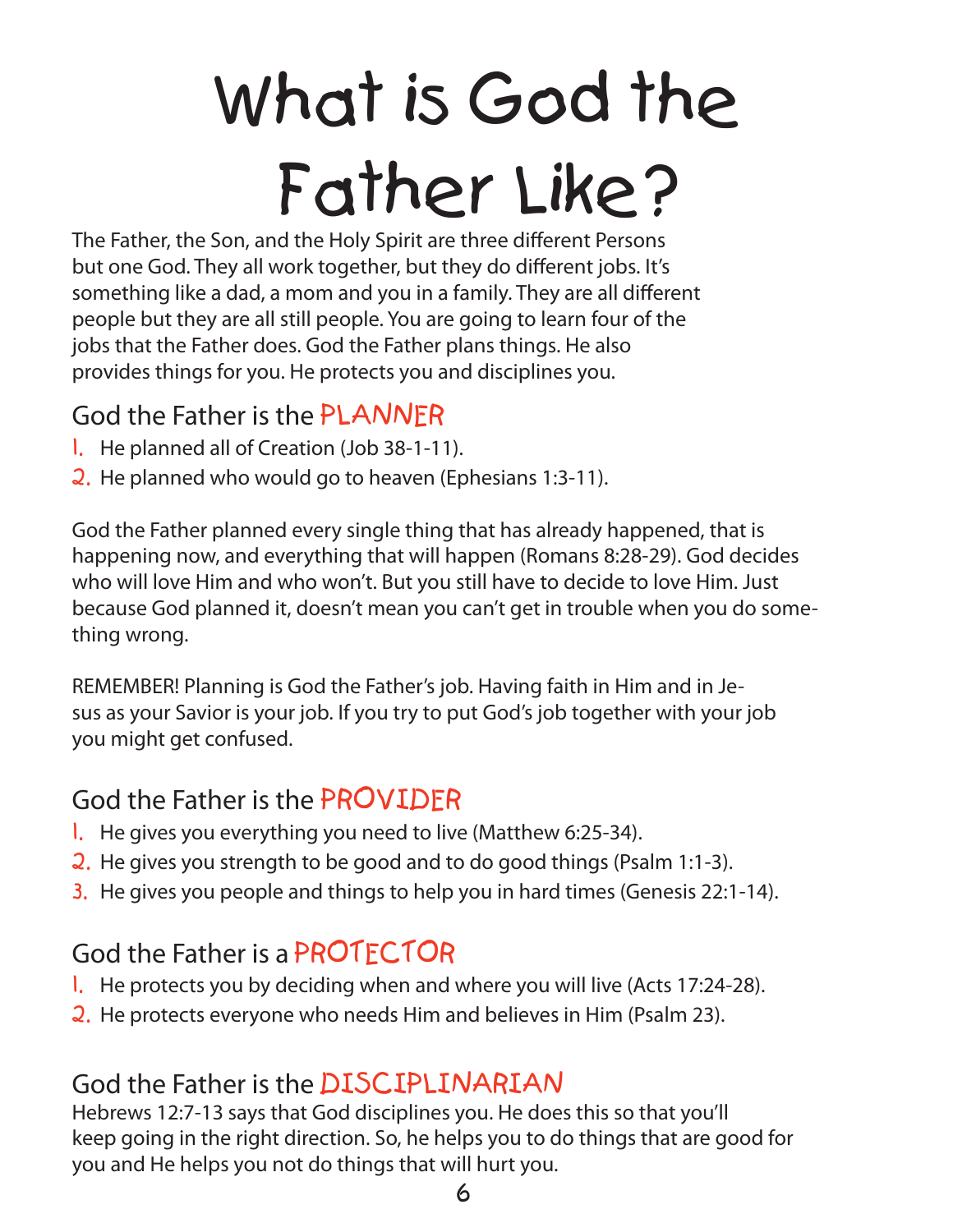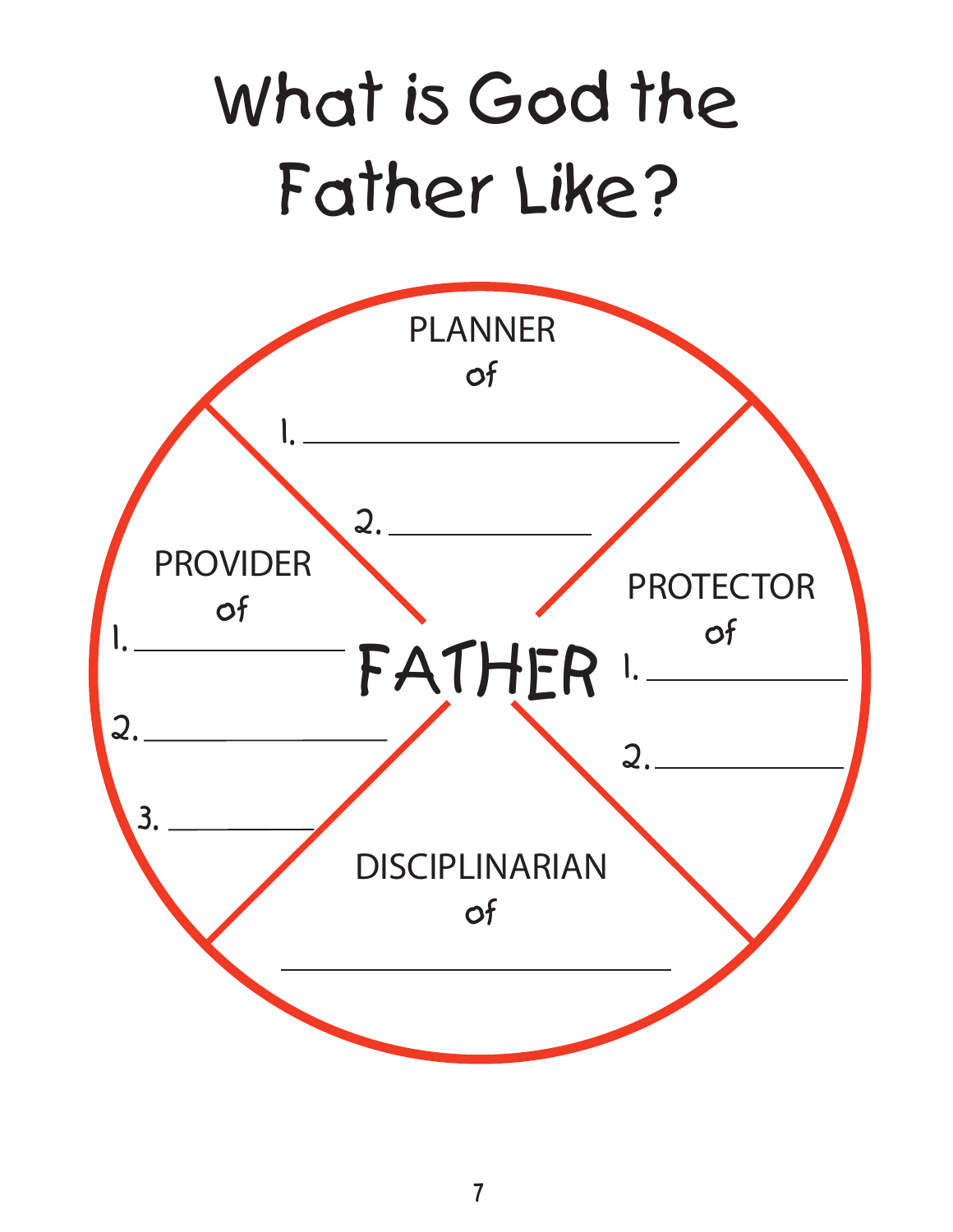# What is God the Son Like?

#### **Things about God the Son** before **He was**

### **born in** Bethlehem

1. God the Son, who was named **Jesus, created heaven and earth**. Even though Creation was the Father's plan, it was Jesus who made everything *(John 1:1-3)*.

2. In the Old Testament, **Jesus came to Earth to talk to people** and to give them messages. Jesus did this in the Garden of Eden when God talked to Adam *(Genesis 3:9-19)*.

3. In the Old Testament, there were men called prophets. They wrote about Jesus and told people that **He would come to earth some day** *(Isaiah 53:1-9)*.

### **Things about God the Son** at Bethlehem

1. A girl named Mary loved God. Even though she was a sinner and was not perfect, **a perfect Son was born** to Mary. She named Him Jesus *(Luke 1:26-35)*.

2. **Jesus became human.** He was God and man at the same time *(John 1:14)*.

### **Things about God the Son** after **He was born in** Bethlehem

1. He came to earth to help people. **He was a servant** *(Philippians 2:5-11).*

2. Satan appeared to Jesus and tried to make Him sin. But Jesus wouldn't sin. He couldn't sin because He is God. **He is perfect** *(Hebrews 4:15)*.

3. When Jesus was on earth **He taught people**, healed people, and talked and hung out with people *(John 1:14-18)*.

4. Jesus **died on the cross** so that your sins could be forgiven *(Hebrews 10:10)*.

#### **Things about God the Son now that He is back** in Heaven

- 1. Jesus **is helping people** who love and trust Him *(1 John 2:1)*.
- 2. Jesus **will judge all people** *(John 5:22)*.
- 3. Jesus **will be King** *(Revelation 19:16)*.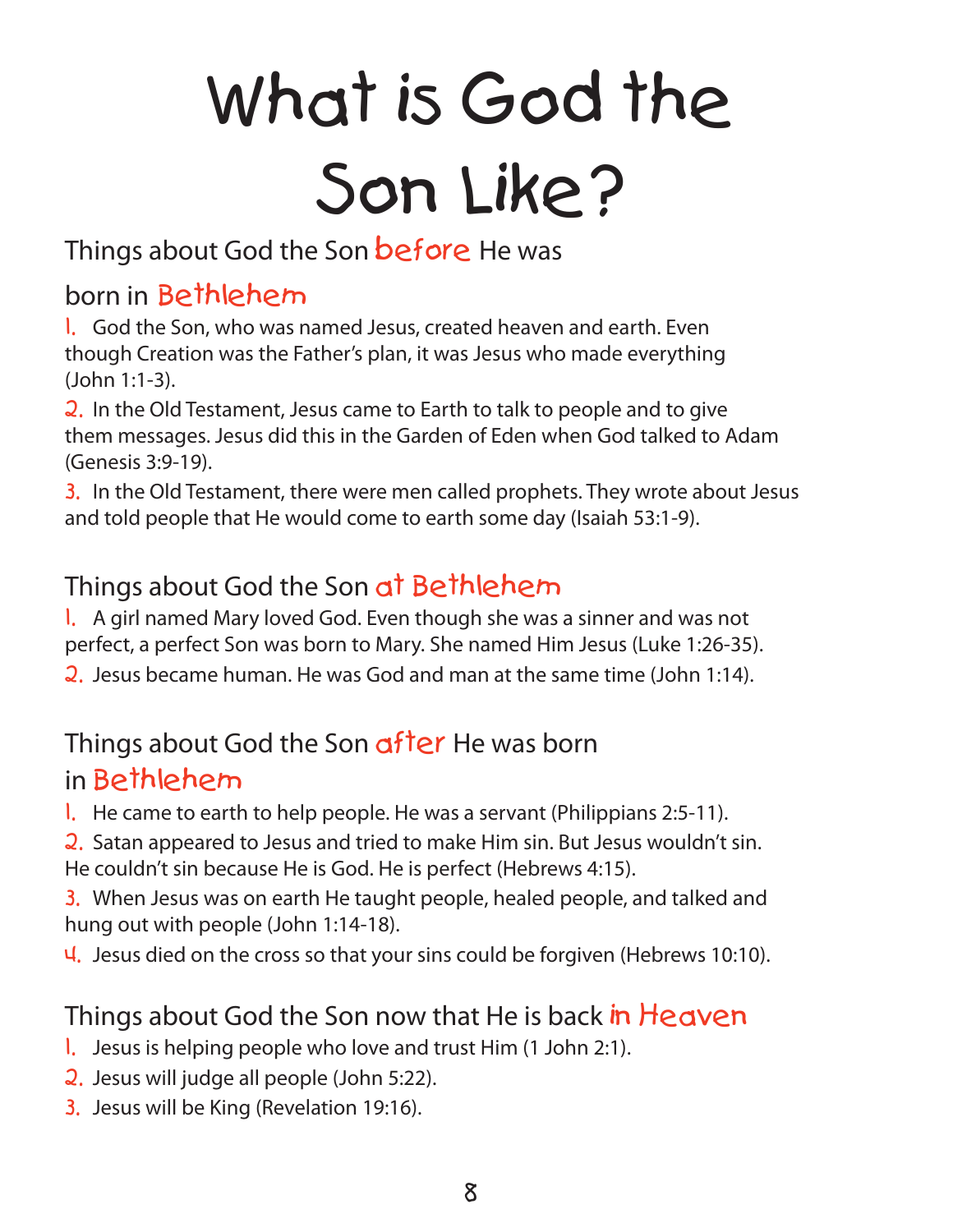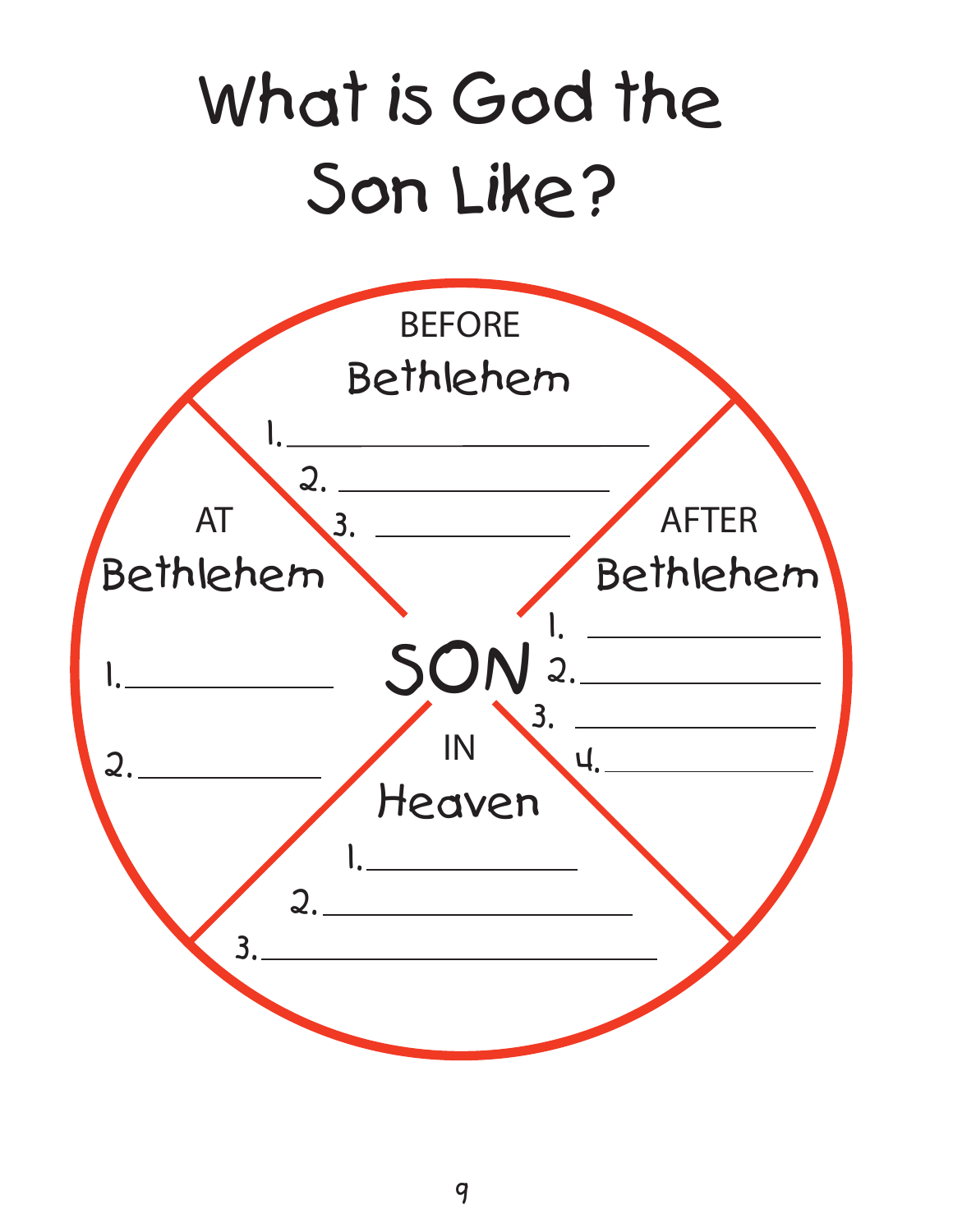# What is God the Holy Spirit Like?

#### **What is His** Personality **like?**

- 1. The Bible says that **the Holy Spirit thinks and understands**
- *(1 Corinthians 2:10-11)*.
- 2. **He has feelings**. He can be happy or sad *(Ephesians 4:30)*.
- 3. **He makes choices and decisions** *(1 Corinthians 12:11).*

#### **REMEMBER! The Holy Spirit is a real person.**

### **What is His** Character **like?**

1. **Dove** – Just like doves are soft and gentle, the Holy Spirit brings the gentleness of God to His people *(Matthew 3:16).*

2. **Fire** – Just like fire can make metal shiny and clean, the Holy Spirit makes us clean *(Matthew 3:11-12).*

3. **Seal** – Just like when you lick an envelope and it stays shut, the Holy Spirit seals your salvation so it cannot come undone. When you invite Jesus into your heart, He will never leave you *(2 Corinthians 1:22).*

4. **Water** – Just like water keeps your body alive and healthy, the Holy Spirit keeps your spirit alive and healthy *(John 7:38-39).*

5. **Wind** – Just like you can't catch the wind, the Holy Spirit cannot be captured or controlled *(John 3:8).*

#### **What are His** Works **like?**

- 1. The Holy Spirit **helps** you.
	- He helps people **know about God** *(John 16:8, 13).*
	- He helped Mary **to have baby Jesus** who was without sin *(Luke 1:35).*
	- He helped humans **to write the Bible** without any mistakes in it  *(2 Peter 1:21)*.
- 2. He **washes** away the sin of all who believe in Jesus *(1 Corinthians 6:11)*.
- 3. He **teaches** you so that you know about sin and obedience *(John 16:12-15).*
- 4. He **leads** you in the right direction to study the Bible and helps you to not sin  *(Romans 8:14, 16).*
- 5. He takes your **prayers** to the Father *(Romans 8:26).*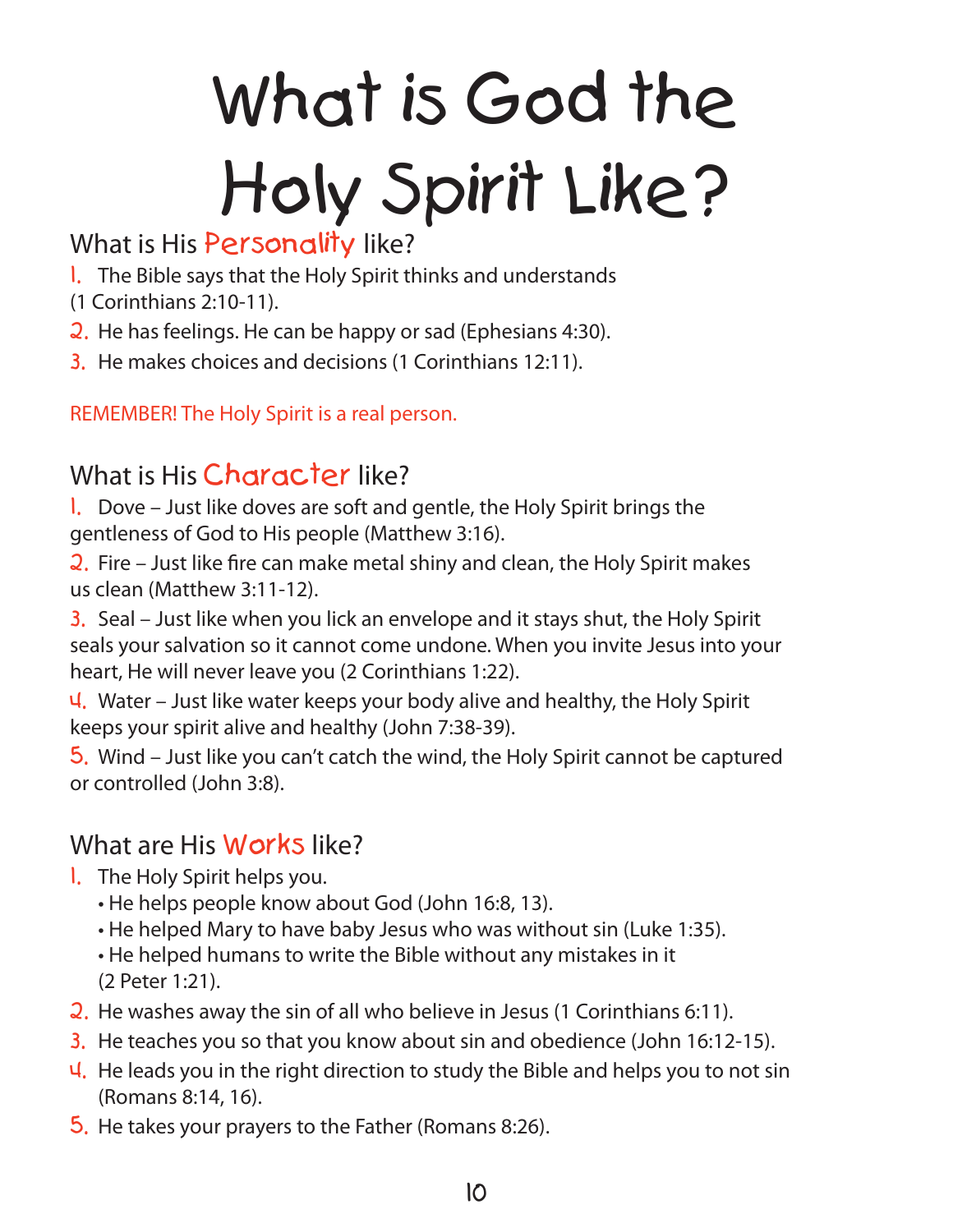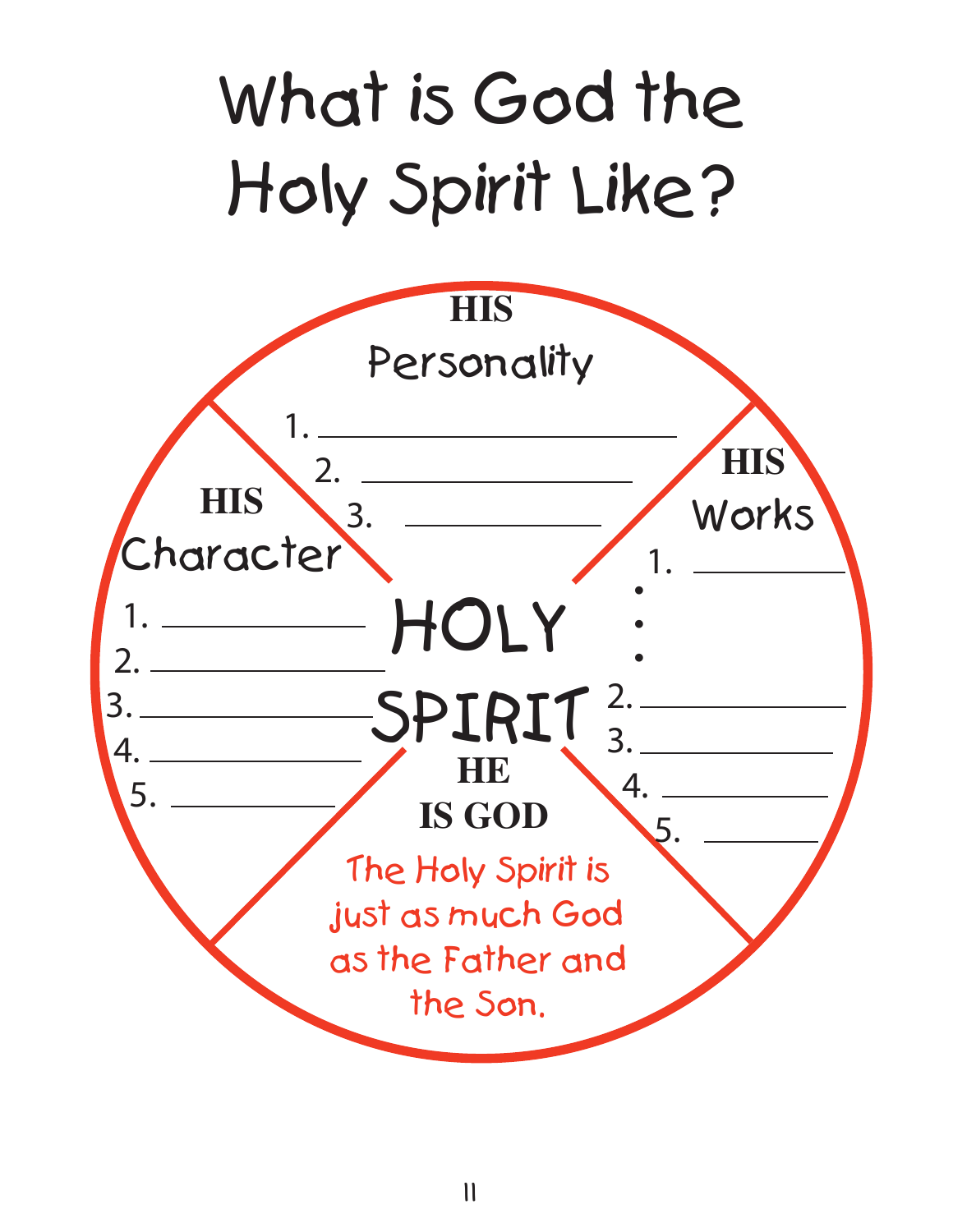# What Should We Know About People?

### Creation

The Bible says that *God created man in His own image, in the image of God He created him, male and female He created them (Genesis 1:27)*. After God created Adam and Eve, He gave them a test to see if they would obey Him. Do you know what the test was?

Adam and Eve did not obey God. When you don't obey God, you sin. God said that from then on they would both have hard labor. Men would have to work really hard to take care of themselves and their families. Women would have hard labor pains when they have babies *(Genesis 1:28; 3:15; 15, 19)*. God also said that because humans chose to sin they would eventually die *(Genesis 2:17; 3:19)*.

### Body God gives everyone a body, a personality, and a spirit.

You will always have a body; now on this earth and after you die *(1 Corinthians 15:42-44)*. The first body, the one you have now, is **like a tent**. When you go camping, your tent is where you live while you are gone from home. When you die, you will receive a heavenly body that is more like a house. It will be stronger and better, a home you will enjoy forever *(2 Peter 1:13-15)*.

### **Personality**

Just like God, you also have personality. **You can think and understand**  *(Romans 12:2)*. **You have feelings**; you can be happy or sad. **You can make choices and decisions** *(Deuteronomy 30:19)*.

### **Spirit**

Because everyone has a spirit, **you can understand that some things are right and other things are wrong** *(Romans 1:20)*. You might wonder why you are a person or ask questions like: Who am I? Why am I here? Am I important? What's going to happen to me when I die? *(Psalm 73:16-24)* People are creative. **You can think of new and different things to do**.

REMEMBER! God created you in **His** image. You are *not* like animals. People came from **God** *not* from animals.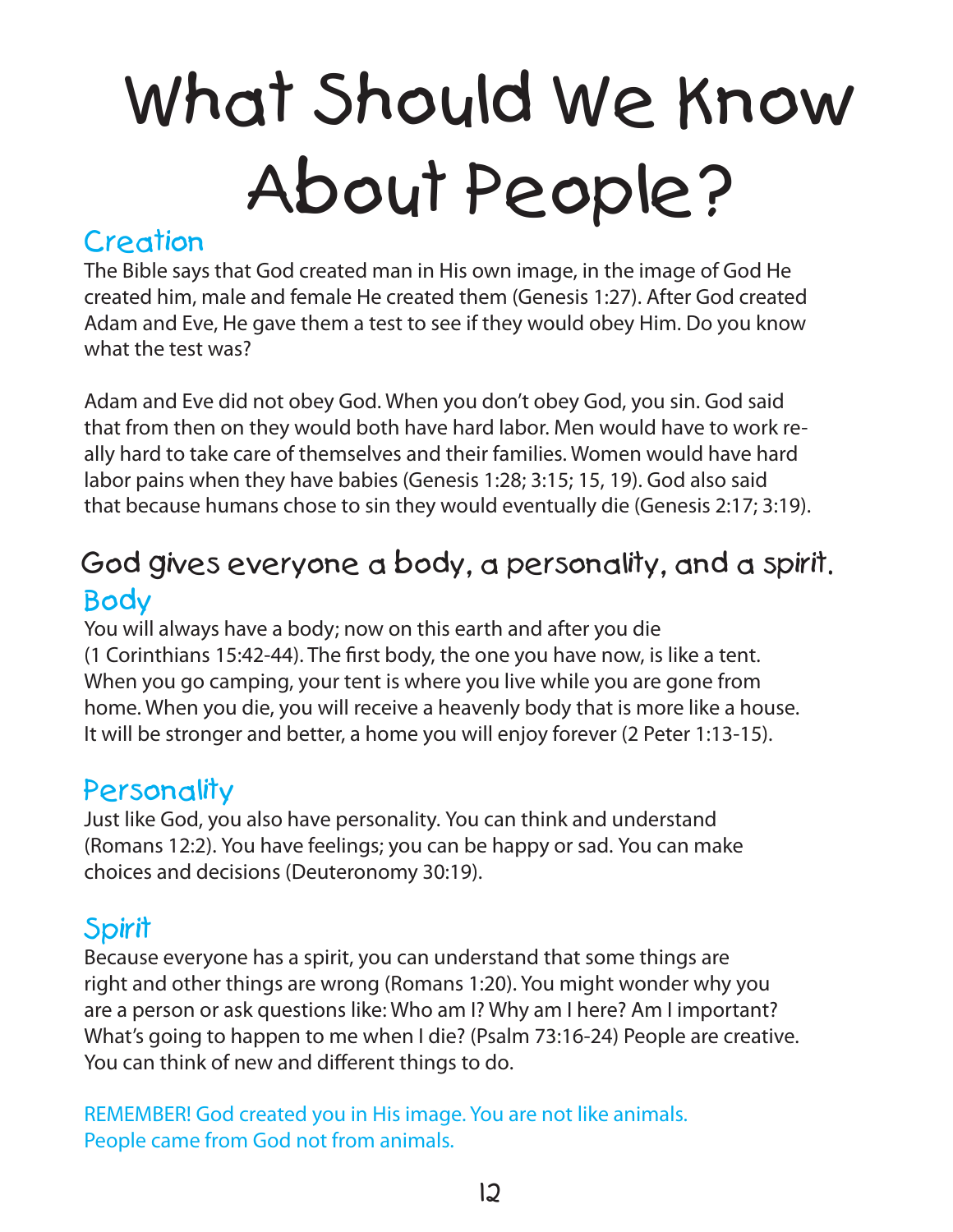### What Should We Know About People?

| God<br>created<br>people in<br>His own image.                                                                |
|--------------------------------------------------------------------------------------------------------------|
| What three things<br>did God<br>give                                                                         |
| The body you have now is like:                                                                               |
| What are the three parts of your personality?                                                                |
| Everyone with a spirit can understand that some<br>things are right and some things are wrong?<br>YES or NO. |
| What does it mean to be creative?                                                                            |

#### **FILL IN THE MISSING WORDS:**

People came from and not from !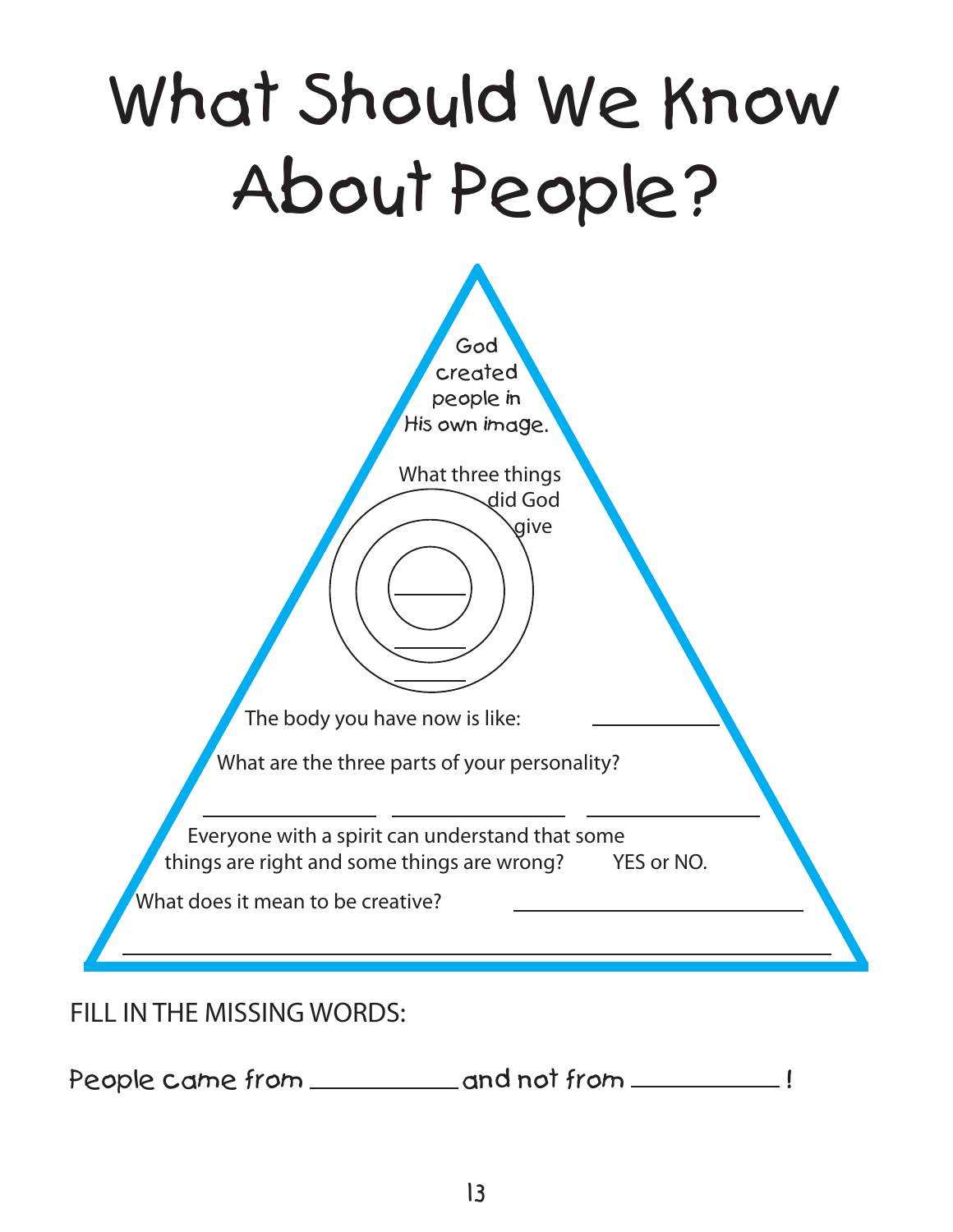### What Should We Know What is Sin? About Sin?

God is good. **Sin is anything that is not good or anything that is the opposite of who God is**. In order to know what is good so that you won't sin, you need to learn about God. You can do this by studying the Bible.

### Where Did Sin Come From?

1. Even though God Himself never sins, **God allowed sin to happen.** God wants you to choose to love Him but you can also choose to sin.

2. Satan is an angel. He was the first one to sin. He wanted to be God and that's a sin because there is only one God *(Ezekiel 28:15)*.

3. The next sin was when 1/3 of the angels followed Satan *(Revelation 12:4)*.

4. The first people God created were Adam and Eve. They sinned. They lived in a beautiful garden that God made for them. God told them that they could eat from any tree in the garden except the tree called, "The tree of the knowledge of good and evil." As a snake, Satan came to Eve and lied to her about the tree. Eve believed Satan instead of God. So she disobeyed God, and ate the fruit God told them not to eat. Adam ate the fruit too, so they both sinned *(Genesis 3:1-7)*.

5. Later Adam and Eve had kids who sinned, and their grandkids sinned, and on and on all the way to you and me. All people came from Adam and Eve and they all have sinned *(Genesis 4:3-15).*

### What Makes People Sinful?

1. **Imputed Sin = Your sin from Adam.** Adam was the first person God created. Because he sinned, every person born after him was born with sin *(Romans 5:12).*

2. **Natural Sin = The sin you want to do.** You want to sin sometimes because it is easier than doing the right thing. Your parents are the same way. Some things you have, you got from your parents. You may have the same nose or the same smile. You also want to sin just like they do *(Romans 1:18–3:20)*.

3. **Personal Sin = The sin you do**. This is the sin you do on your own. Sometimes you lie or take things you shouldn't. Sin makes God sad. But if you ask God to forgive you, He will be happy with you again. You need to ask God to help you to not sin, so you can keep a close relationship with God *(1 John 1:8- 10)*.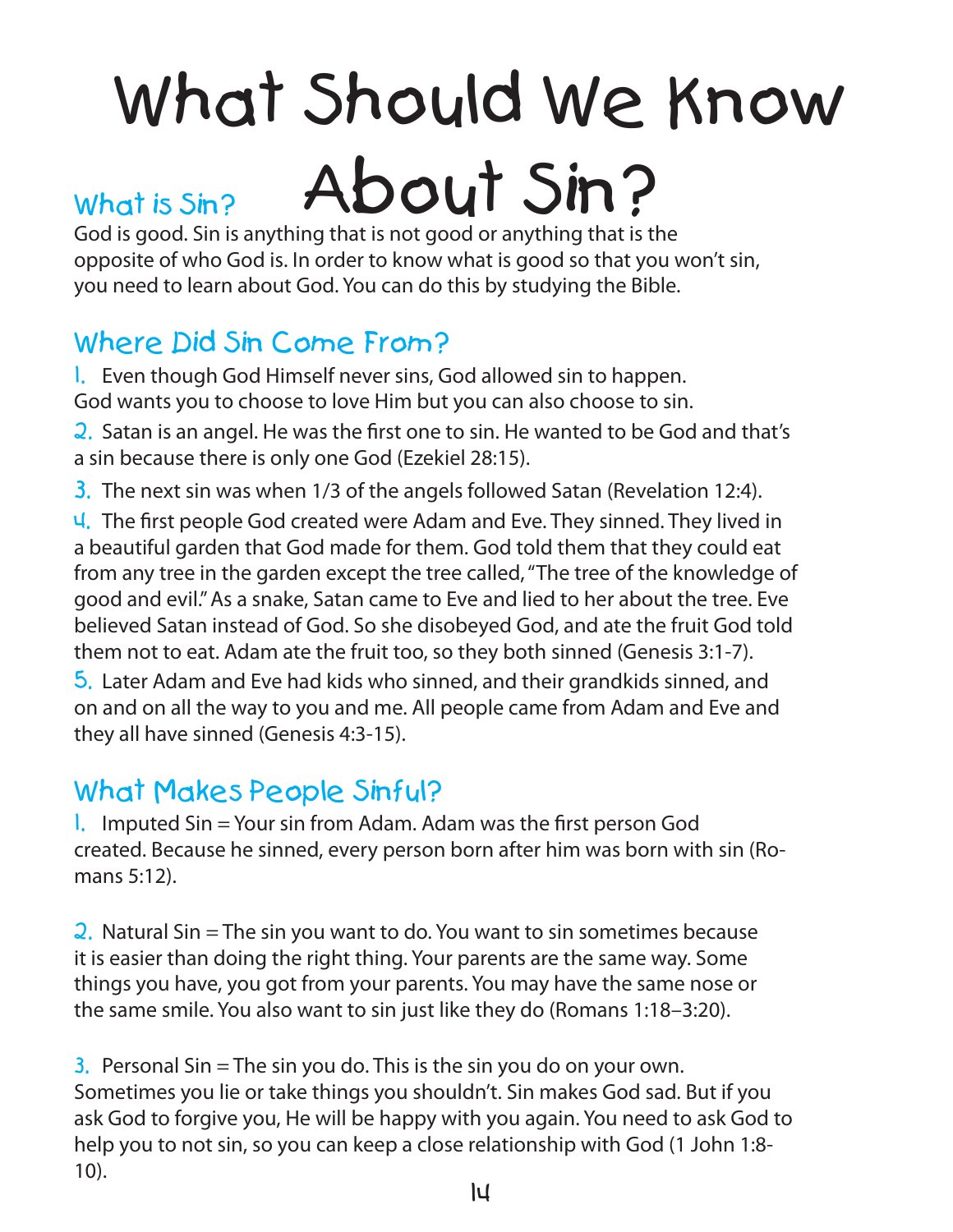

**FILL IN THE MISSING WORDS:** 

Every time you sin, you should ask God to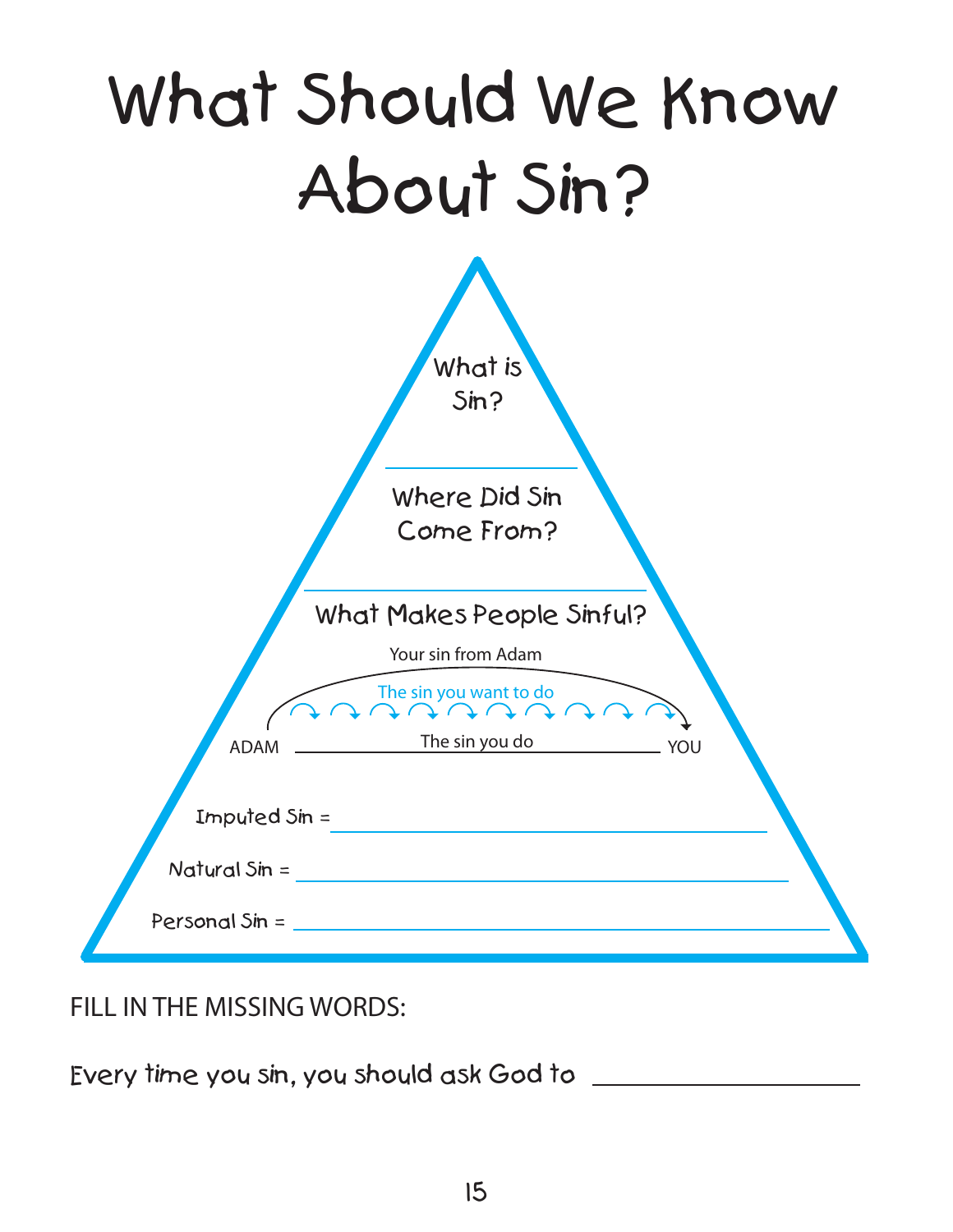# What Should We Know About Angels?

#### The word angel means messenger

Angels were created by God before He made the world and people *(Job 38:7)*. We don't know how many angels there are, but the Bible says **there are a lot of them** *(Hebrews 12:22)*.

### There are two kinds of good angels

- 1. **Cherubim do jobs for God** *(Genesis 3:22-24)*.
- 2. **Seraphim worship God** *(Isaiah 6:1-3)*.

Some angels are more powerful than others. **Michael is an archangel** *(Jude 9)*. Archangels are the most powerful of all the angels. Gabriel is another powerful angel. He is the angel who told Mary she was going to be the mother of Jesus *(Luke 1)*. Angels like Michael and Gabriel are interested in your life. They watch you as you grow and learn about God *(Hebrews 1:14)*.

#### Angels are different from people

Angels don't die *(Luke 20:36)*. Angels don't get married or have kids *(Mark 12:25)*. Angels have spiritual bodies which are in different shapes and forms *(Isaiah 6:1-3)*.

### Angels are different from God

Angels are *not* all-over, all-powerful, or all-knowing. You should *not* pray to angels or worship them *(Revelation 19:9-10)*.

### The first bad angel was named Lucifer

When God made Lucifer, he was **the most beautiful** and most powerful angel *(Ezekiel 28:11-16)*. But **Lucifer was so proud of how great he was** that he even wanted to be God *(Isaiah 14:12-20)*. Lucifer sinned in wanting to be God. His name was changed to Satan or the Devil and he was not allowed to live in heaven anymore. He left heaven and went down to earth. Some of the angels followed him to **earth**. They are bad angels and are called **demons**. Satan and his demons are still on earth today and they are trying to get people to hate God and to sin *(John 8:44)*. Because they are so bad, someday Jesus will come back to earth and He will send Satan and his demons into hell where they will live forever *(Matthew 25:41)*.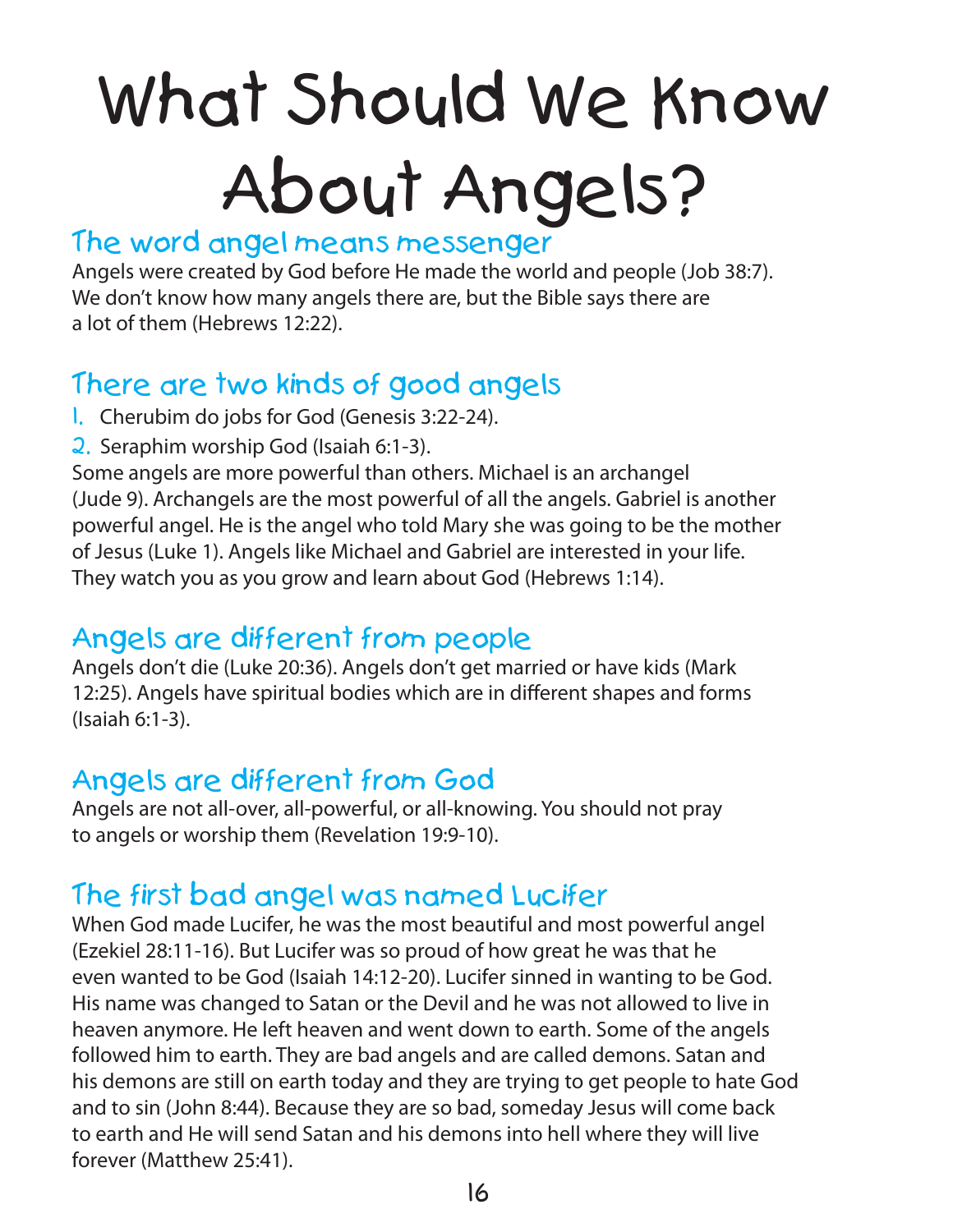### What Should We Know About Angels?



**FILL IN THE MISSING WORD:**

 is the angel who told Mary she was going to be the mother of Jesus.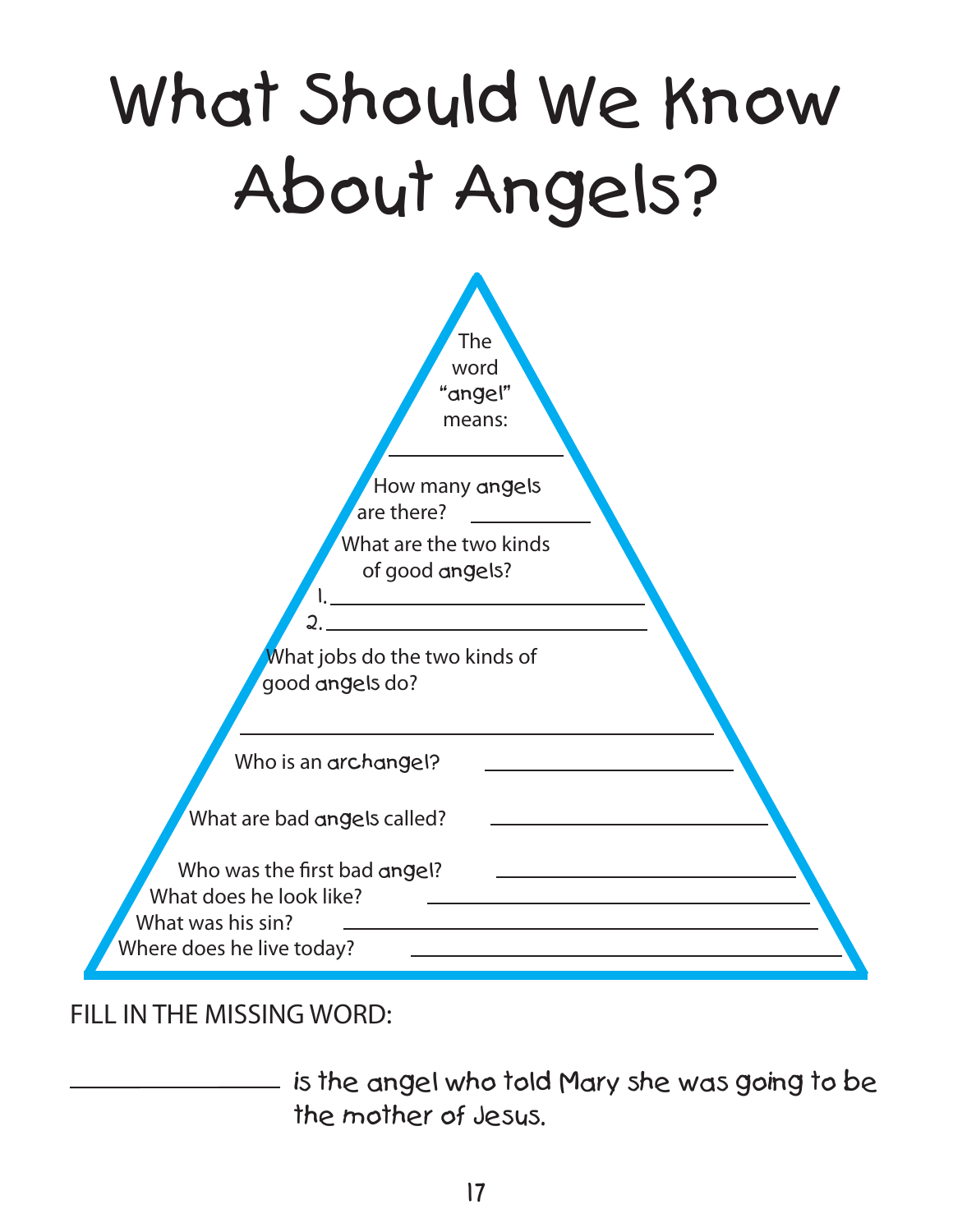### What Should We Know About Salvation?

**Salvation means to be saved from your sin. Sin keeps you from having a relationship with God** *(Romans 3:23)* **and being able to go to heaven. You must get rid of all your sin, and there's only one way to do that, you must receive Jesus as your Savior** *(John 1:12; 1 John 5:13).* 

### Here are 4 words that describe salvation.

1. **Satisfied –** God is satisfied with Jesus' death on the cross. It was enough to pay for the sins of everyone in the world *(1 John 2:2)*.

2. **Changed –** You are changed when you ask Jesus to forgive your sins and come into your heart and be your Savior *(2 Corinthians 5:19)*.

3. **Paid for –** Sin was paid for by Jesus when He died on the cross *(Galatians 3:13).*

4. **Righteous –** You are now righteous. This means that God has taken your sin away because of what Jesus did for you. Now you are able to go to heaven *(Romans 3:23-25).*

You now know that Jesus chose to die on the cross for you to take away your sin so that you can have a relationship with God and so you can go to heaven when you die. If you want to know God and go to heaven, you need to accept Jesus into your heart by asking Him to be your Savior. God loves you and wants to have a relationship with you. But you must choose to let God into your life. If you want to be saved from your sin, you can say a prayer like this:

**Dear God, I know I am a sinner and I know the Bible says that Jesus, who is God, paid for my sins when He died on the cross. I want to say that I am sorry for my sin and I want to ask You to come into my heart so I can have a relationship with You and go to heaven when I die. Thank You for saving me. Amen.**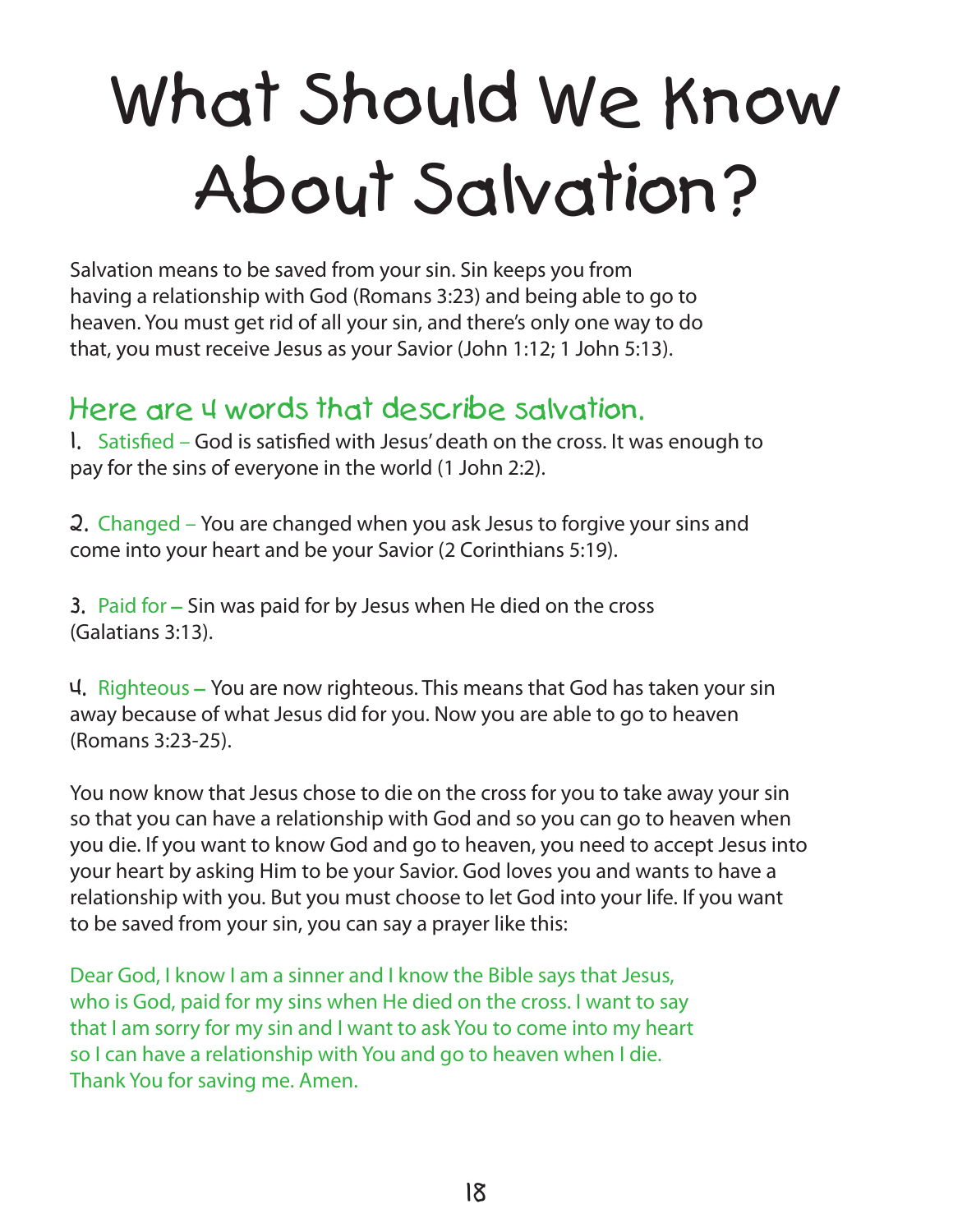### What Should We Know About Salvation?

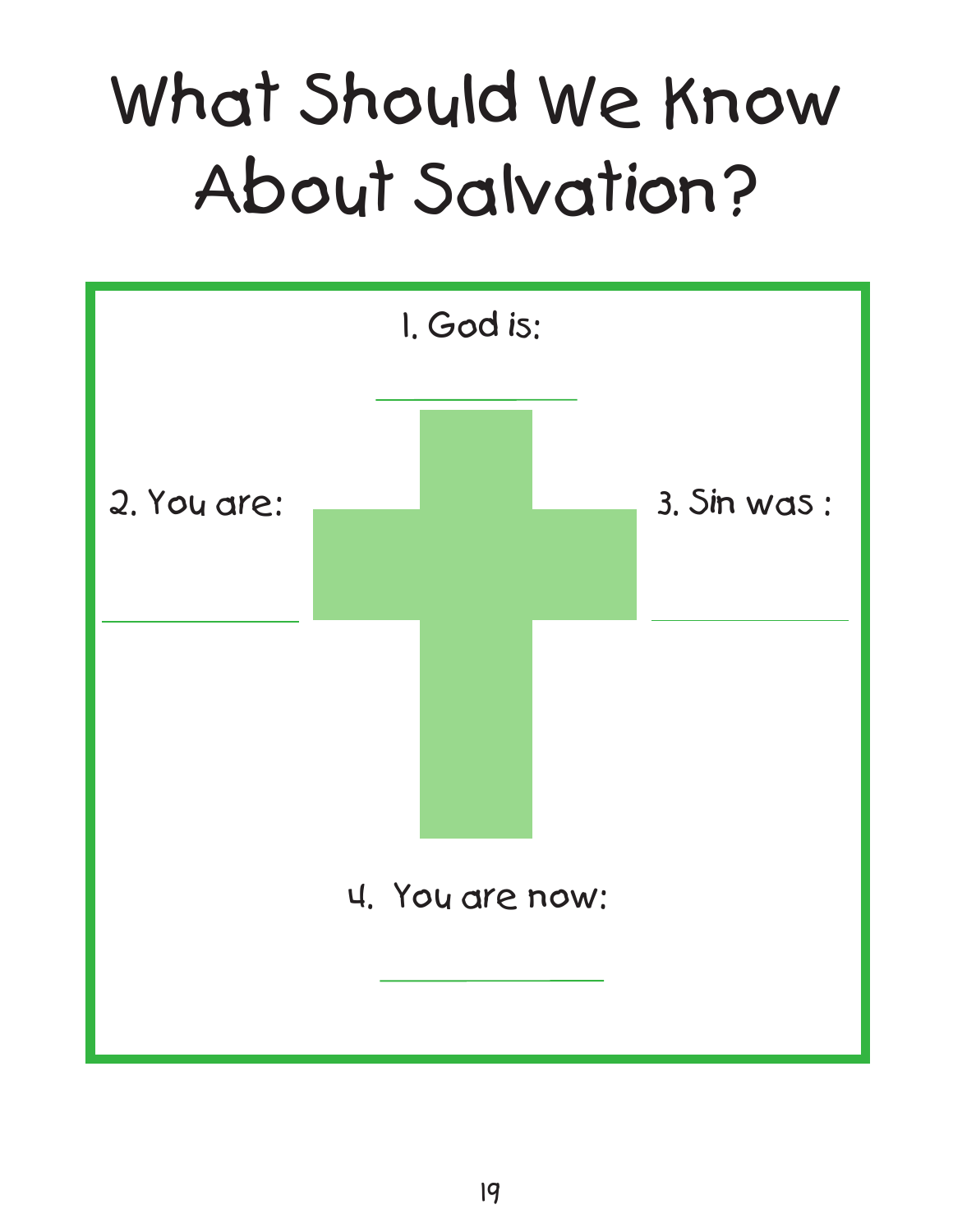# What Should We Know About the Church?

#### What the Church is

Do you remember Adam? He was the first person created. When he sinned, God had to find a way to have a relationship with people again because sin causes us to be separated from God. About 2,000 years before Jesus lived on earth, God started bringing people back to Himself through a group of people who were known as **Israel**. They were the people in the Old Testament who loved God. Some of those people were Abraham, Joseph, and Moses. After Jesus died, which was about 2,000 years ago, God began to bring all kinds of people to be part of what He called **the church**. The word church means "group." The church, then, is the group of all people who have received Jesus' payment on the cross for their sins. These are the people who loved God in the New Testament, and also those who love God today. Some of those people were Peter, Paul, and the people you know today who have received Jesus into their hearts.

### Things the Church does

The church started during the Jewish holiday called Pentecost. At Pentecost the Holy Spirit came to live in the hearts of all the people who received Jesus as their Savior *(Acts 2)*. Since then almost all Christians have done these two things:

1. **Baptism:** To be baptized means to be dipped in water. Christians can do this **to show to others that they have a relationship with Jesus** *(Acts 8:37)*.

2. **The Lord's Supper:** To eat the Lord's Supper means to eat a piece of bread and drink some juice **to show Jesus that you are remembering what He did for you on the cross**. The bread is like Jesus' body that was nailed to a cross. The juice is like His blood that paid for our sins *(1 Corinthians 11:23-26)*.

### How to Think of the Church

When you think of Jesus and what He did for His church, **you can compare Jesus to a shepherd and His church, or Christians can be compared to sheep**. The shepherd always takes care of his sheep. The sheep need their shepherd to lead them in the right direction or they'll get lost. The shepherd will give his life to save his sheep. If he didn't, wolves would come and attack the sheep and they would surely die. Jesus is like your shepherd and you are like one of His sheep *(John 10)*.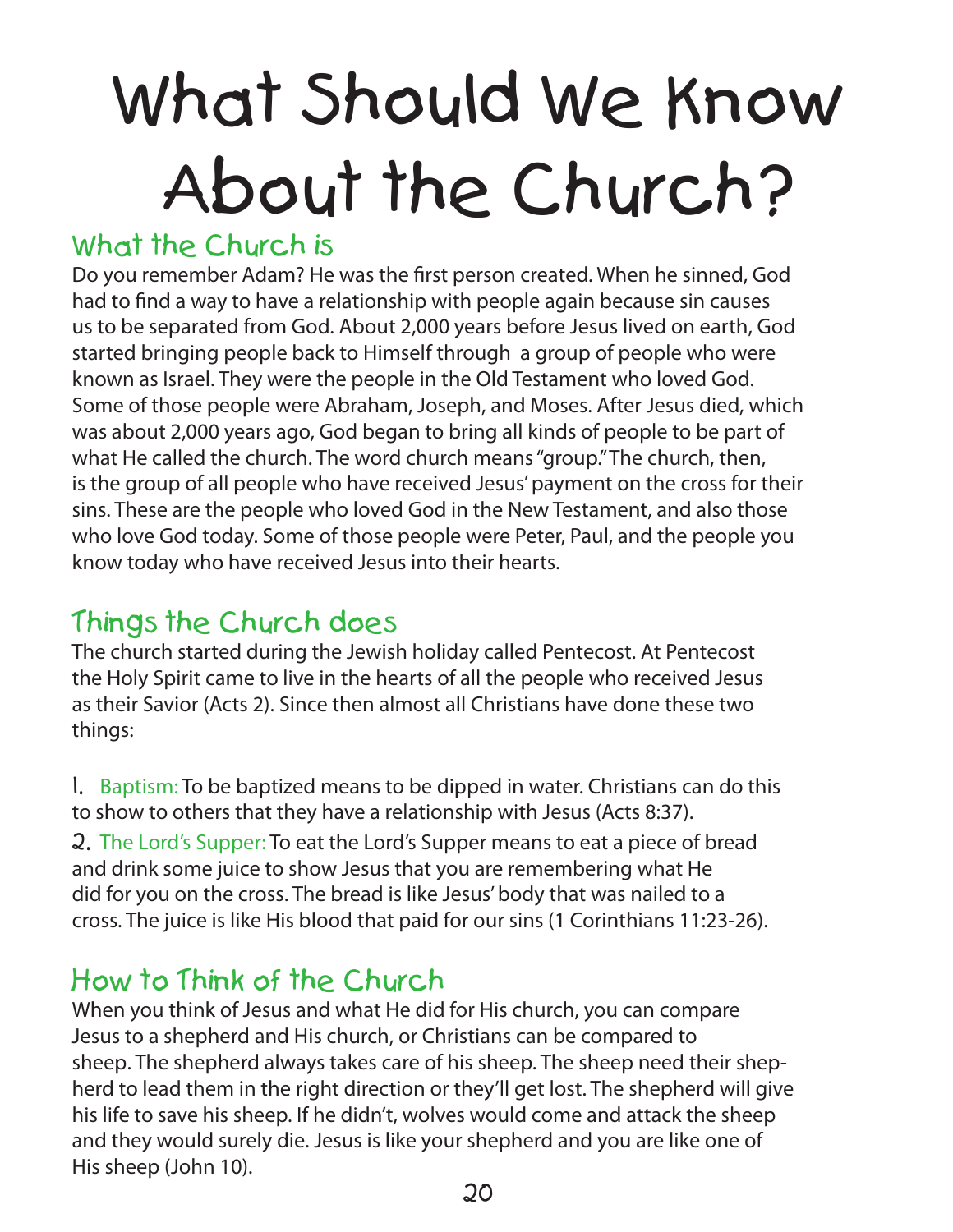### What Should We Know About the Church?

### What the Church is:

The people who loved God in the Old Testament were called:

The people who loved God in the New Testament are called:

### Things the Church does:

What does baptism show?

What does the Lord's Supper show?

### How to Think of the Church:

The church is like

Jesus is like a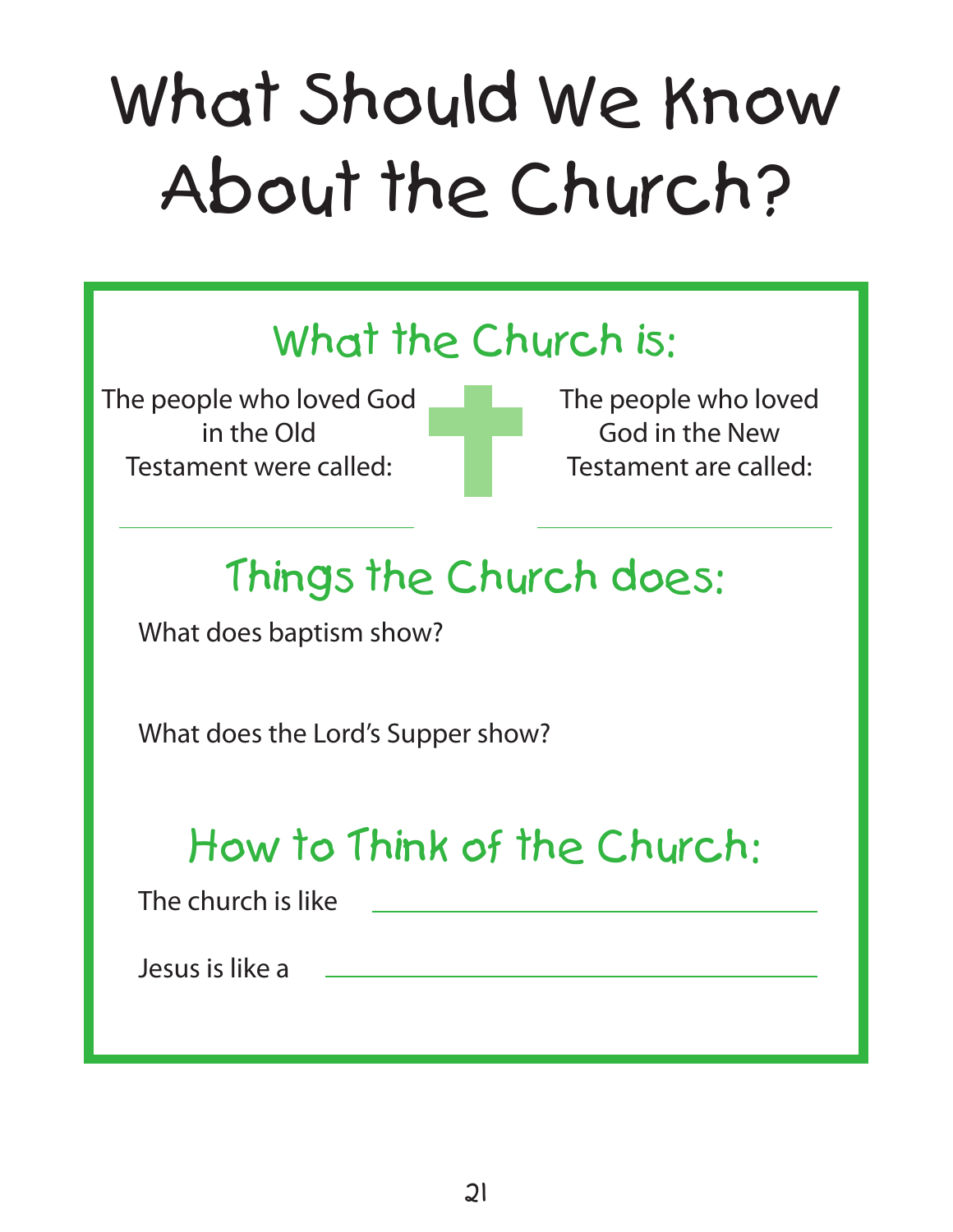## What Should We Know About the Bible?

There are five words that are important to learn in order to understand the Bible.

### 1. Reveal

From the very beginning of the world God has been **telling people about Himself**. This is called revelation. God revealed Himself to Adam by talking with him in the Garden of Eden. God revealed Himself to Noah and told him to build an ark. God also reveals Himself in His Creation *(Romans 1:18-20)*.

#### 2. Inspire

God helped humans know the right words **to write down in the Bible** so that it could be written without any mistakes *(2 Timothy 3:16)*. Even though God talked with Adam and Noah, He didn't inspire them to write down His words. It was Moses who was chosen to be the first author of the Bible.

#### 3. Canon

When **the different books were chosen for the Bible** and no more books could be added to the Bible, Christians called it the Canon. There were four rules the Christians followed in order to know which books were the right ones to keep as part of the Canon: (1) It had to be written by an apostle who was a chosen follower of Jesus, (2) It must have God's name in it, (3) It must agree with what the other books of the Bible say, and (4) Christians must have been already using it as God's Word.

### 4. Light

When you accept Jesus into your heart as your Savior, **the Holy Spirit helps you understand God**. The Holy Spirit is like a light that shines on the Bible so that you can see what God is trying to tell you *(1 Corinthians 2:10).*

### 5. Interpret

The Holy Spirit also helps you understand what the authors of the Bible were trying to teach you, so that you can **learn how to obey God** *(2 Peter 1:20)*.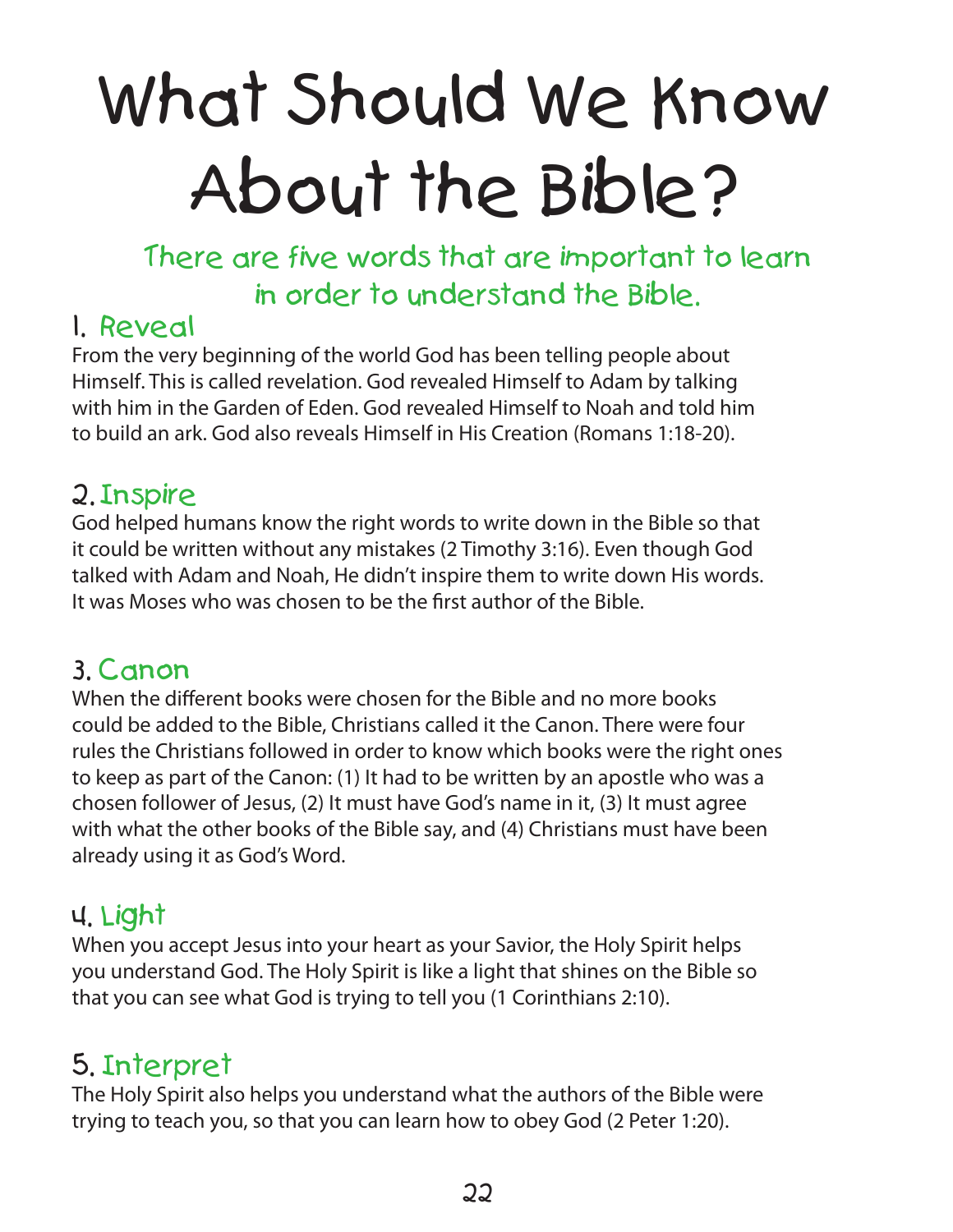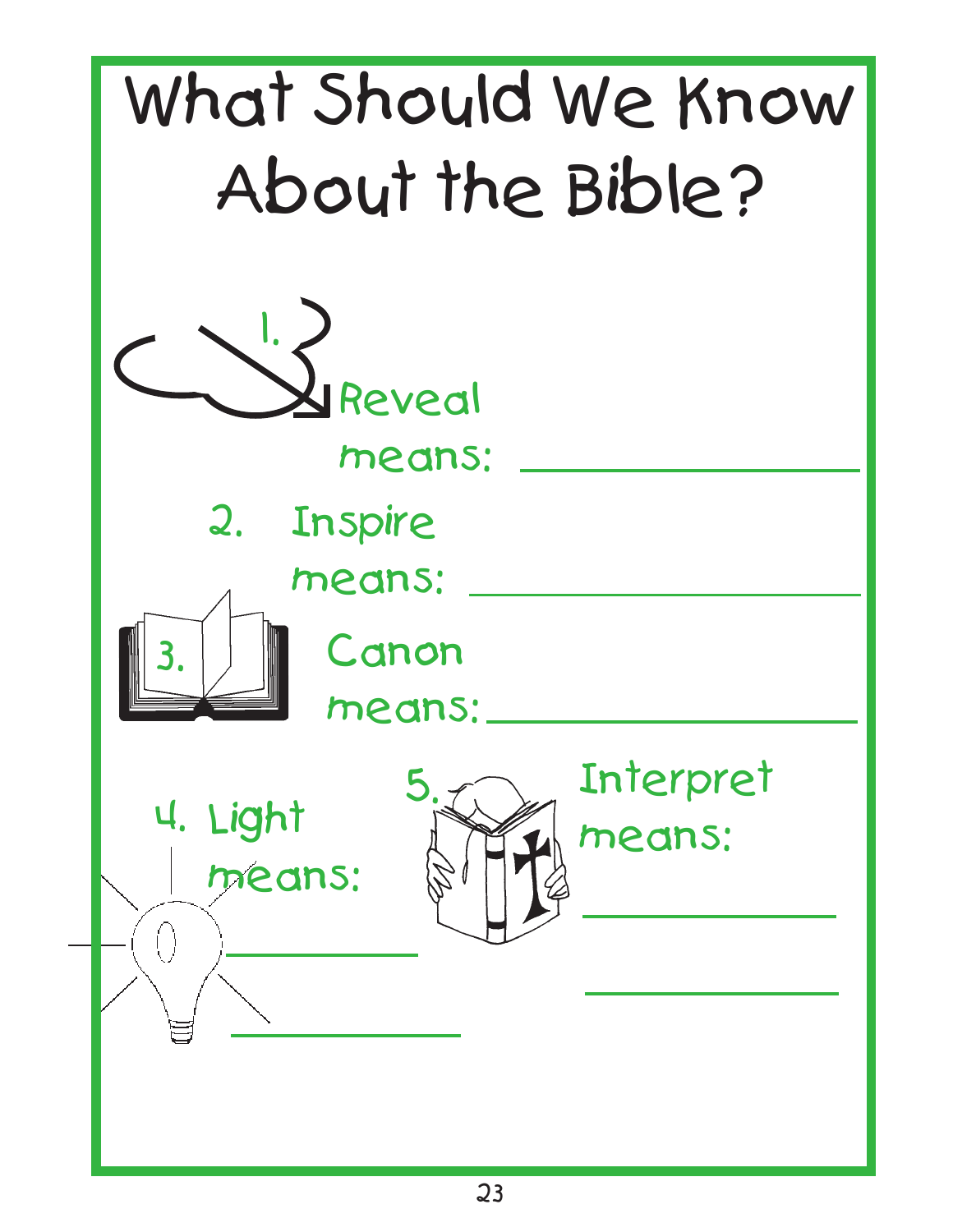### What Should We Know About Sanctification?

Sanctification means to be "set apart" from what is wrong.

When you become a Christian, God sees you as set apart from sin.

#### There are three kinds of sanctification

1. **Immediate Sanctification** – As soon as you **accept Jesus as your God and Savior**, your sins are immediately washed away and you are set apart from the rest of the sinful world *(1 Corinthians 6:11)*.

2. **Growing Sanctification** – As you read the Bible and learn more about God, you become more set apart. This is because as you grow you will **try to be more like Jesus.** He was kind to people, loved God more than anything, and never sinned but you sometimes will *(1 Peter 1:13-16)*.

3. **Final Sanctification** – The last time you are set apart is when you die. While you are here on earth you will continue to sin, even though you are trying to be like Jesus. But when you **get to heaven after you die**, you will not sin any more. This is your final sanctification *(1 John 3:1-3)*.

### There are four ways the Holy Spirit helps you with sanctification

1. When you accept Jesus as your God and Savior **the Holy Spirit** gives you a new life; a life with God as the center *(Titus 3:5)*.

- 2. **The Holy Spirit** comes to live within you *(1 Corinthians 6:19)*.
- 3. You are baptized by **the Holy Spirit**. This is not a water baptism, like you learned about in the "Church" chapter. This means that you are now part of Jesus' family *(1 Corinthians 12:13)*.

4. **The Holy Spirit** seals you. If you have become a Christian, your salvation is protected. You will get to go to heaven when you die *(Ephesians 4:30)*.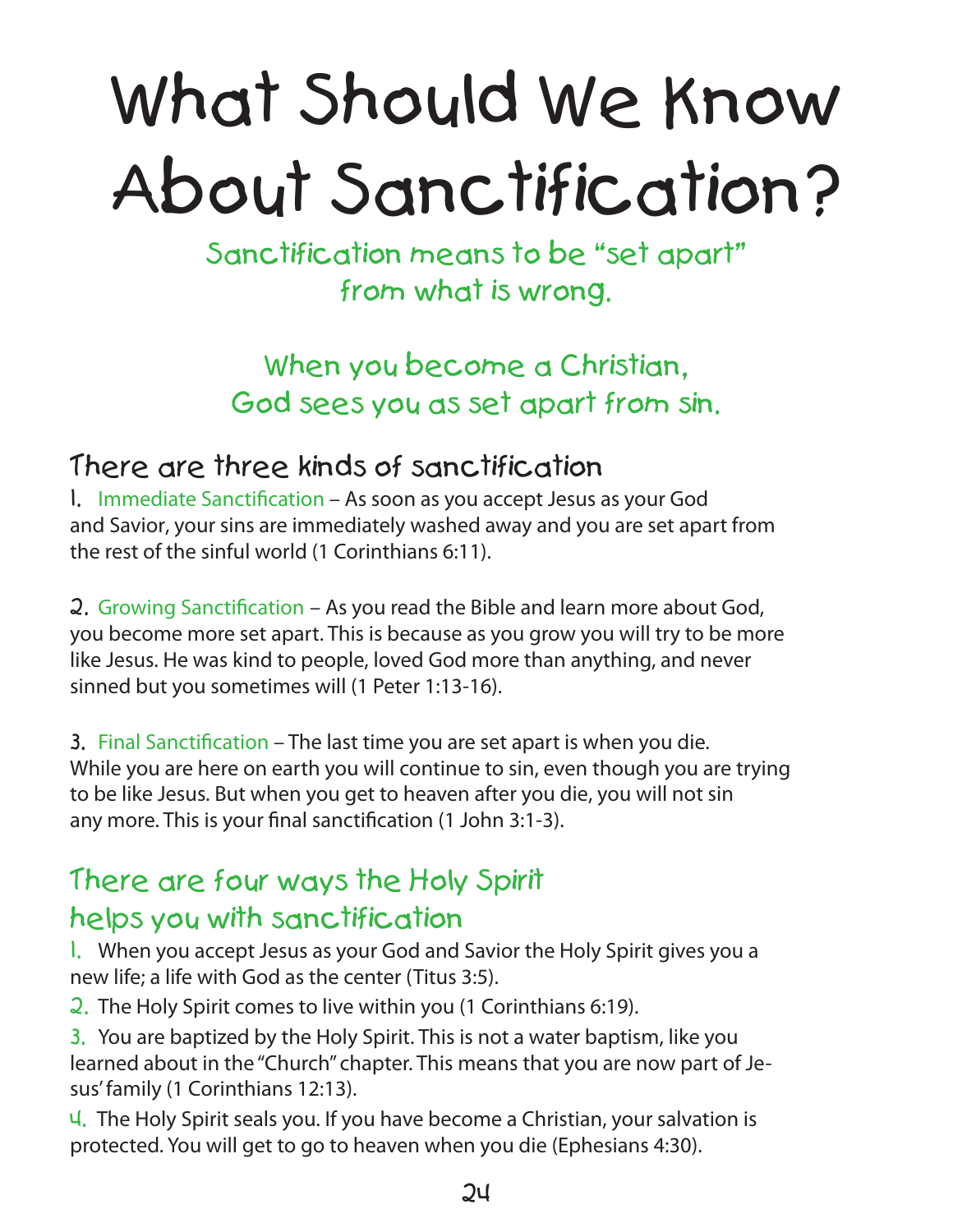### What Should We Know About Sanctification?

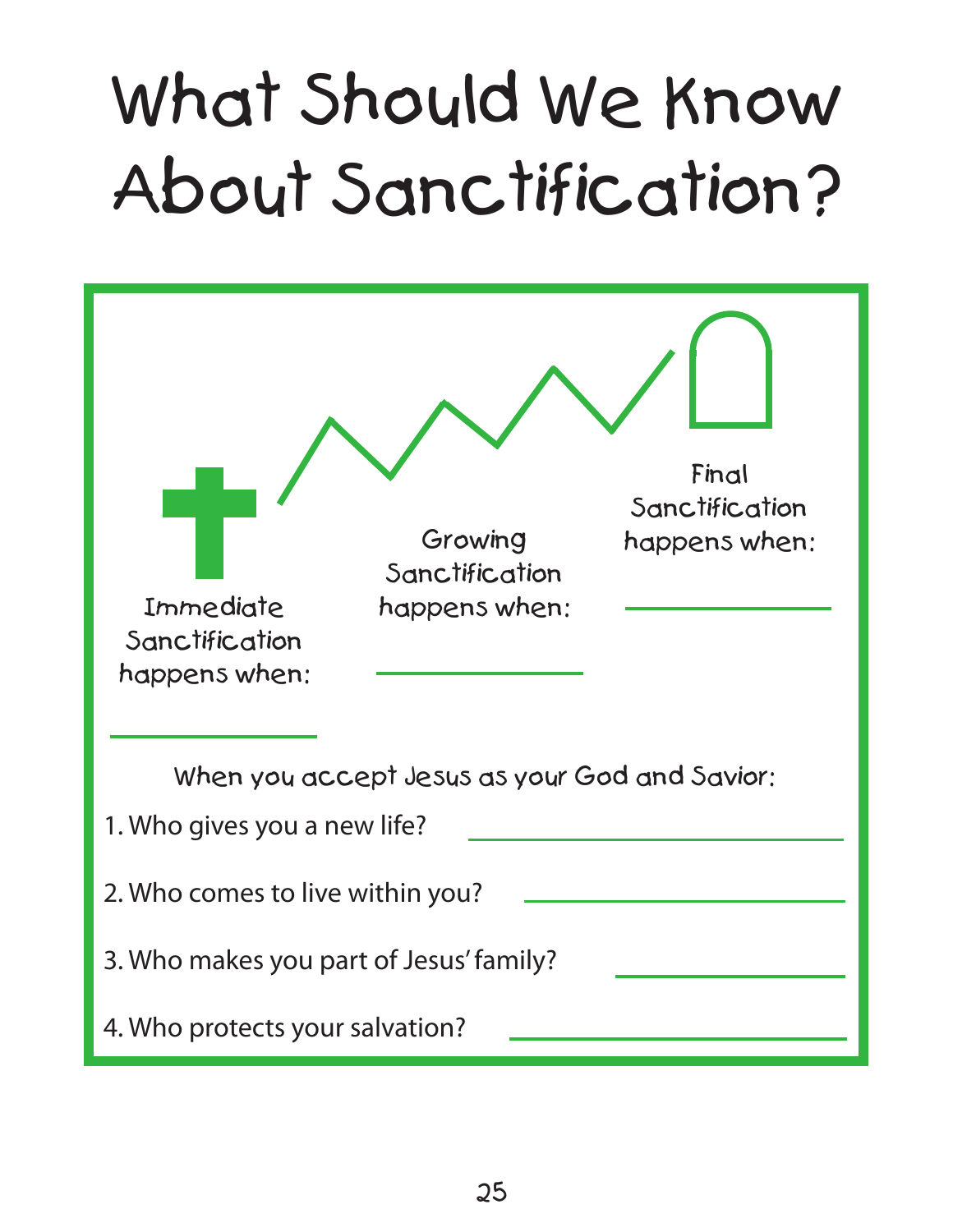Notes, Verses, and Important Things to Remember!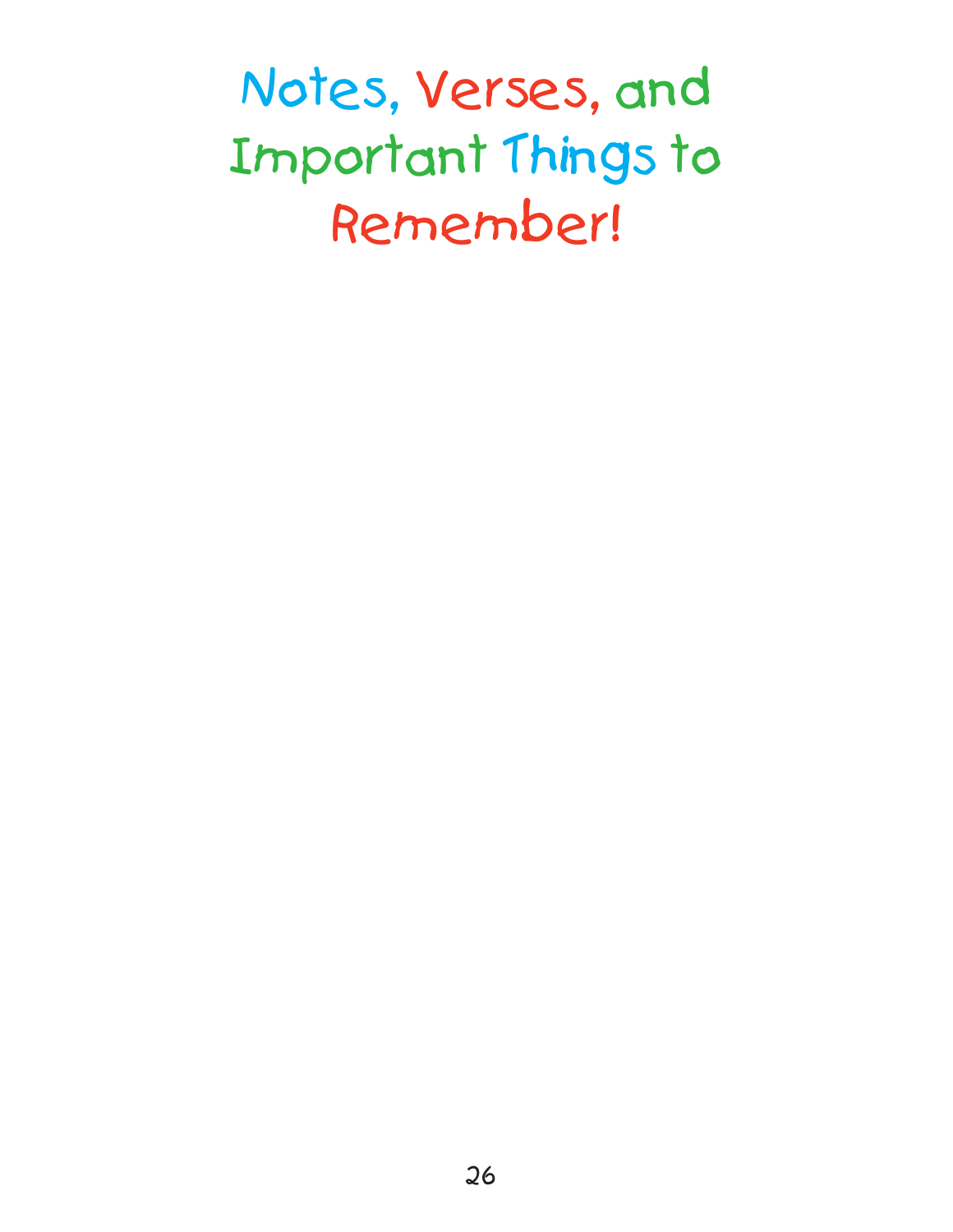Notes, Verses, and Important Things to Remember!